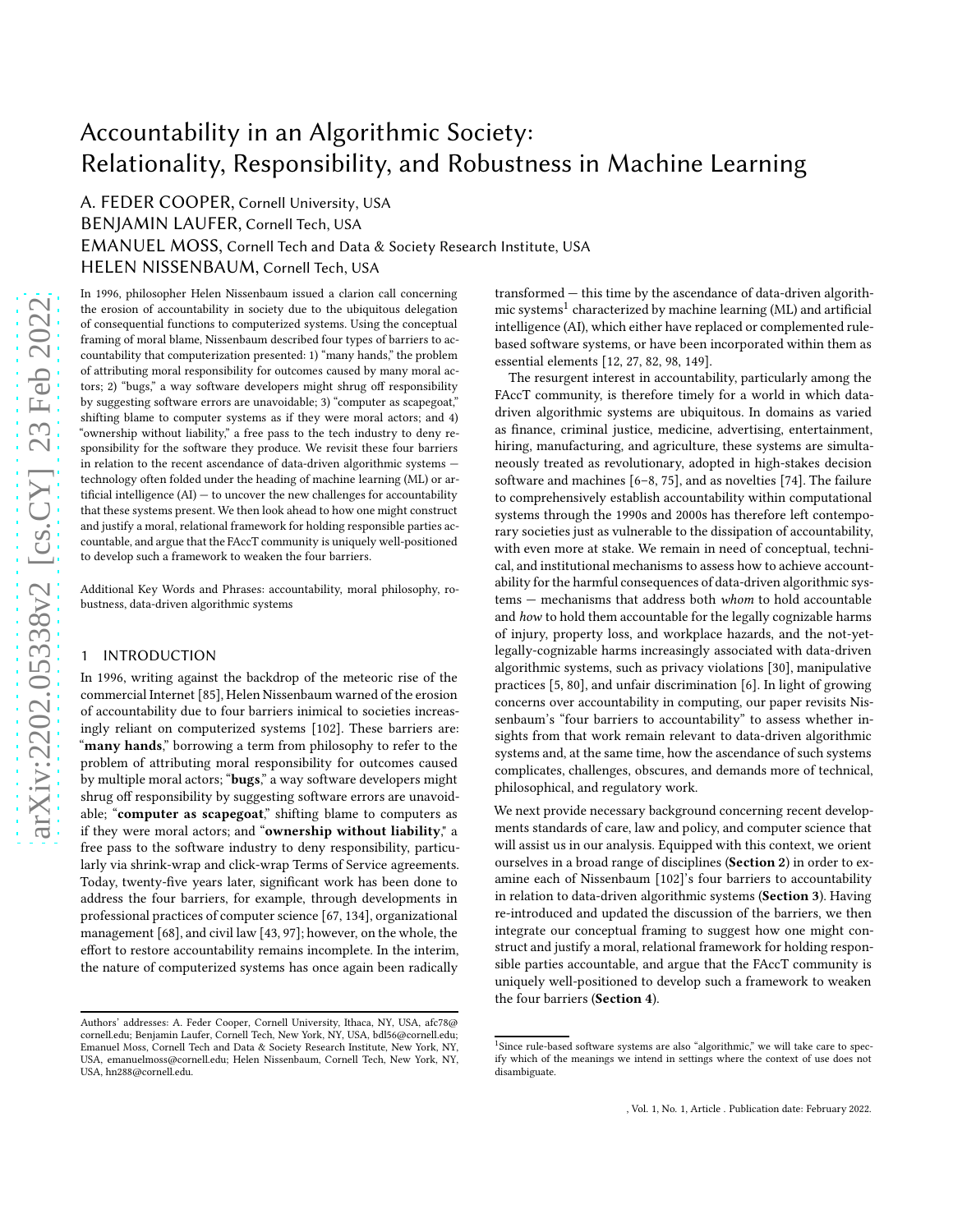## 1.1 Contemporary Interventions in Accountability and Data-Driven Algorithmic Systems

Re-visiting the four barriers requires engaging with the significant body of contributions concerning accountability produced in the interim. Rather than comprehensively reviewing existing literature an immense undertaking already addressed in work such as Wieringa [\[145\]](#page-12-2) and Kohli et al.  $[77]$  — we touch on three areas of work that we find useful for our analysis of the four barriers in Section [3:](#page-3-0) standards of care, law and policy, and computer science.

Standards of care. Standards of care play a crucial role in building a culture of accountability through establishing best practices. They provide formal guidelines for ensuring and verifying that concrete practices align with agreed-upon values, such as safety and reliability [\[102\]](#page-11-1). In engineering, standards of care dictate the behaviors and outputs that ought to be expected. Concerning datadriven algorithmic systems in particular, such standards of care have taken the form of model cards [\[94,](#page-11-11) [119\]](#page-12-3), data sheets [\[55](#page-10-4)], annotations [\[13](#page-10-5)], audits [\[6\]](#page-9-0), and frameworks [\[66\]](#page-11-12) concerning the appropriate use of data and other artifacts, which are often developed and used in the production of AI and ML systems [\[22,](#page-10-6) [91\]](#page-11-13). Taken together, these standards of care enable accountability by making the intentions and expectations around such systems concrete; they provide a baseline against which one can evaluate deviations from expected behavior, and thus can be used to review and contest the legitimacy of specific uses of data-driven techniques.

In certain cases, scholars have re-framed accountability standards around harmed and vulnerable parties [\[93,](#page-11-14) [110\]](#page-12-4). This work — particularly that which focuses on transparency [\[39](#page-10-7)] and audits [\[135\]](#page-12-5) — makes clear that standards of care and frameworks, while important for developing actionable notions of accountability, do not guarantee accountability on their own. Algorithmic impact assessments (AIAs) attempt to fill this gap [\[96\]](#page-11-15). They task practitioners with assessing new technologies [\[115](#page-12-6)] with respect to the impacts they produce [\[93\]](#page-11-14). IAs formalize accountability relationships in ways to systematically address and correct algorithmic harms.

Law and policy. Democratic legal literature on data-driven algorithmic systems generally concerns AI/ML-related harms and corresponding ex post interventions [\[6](#page-9-0), [100\]](#page-11-16). For example, work on liability spans both anticipated harms related to new or forthcoming data-driven technology, including autonomous vehicles (AVs) and robotics [\[3,](#page-9-3) [7,](#page-9-4) [42,](#page-10-8) [128](#page-12-7)], and not-yet-legally-cognizable harms, such as unfair discrimination due to demographically-imbalanced, biased, or otherwise-discredited training data [\[63](#page-11-17), [103](#page-11-18), [140](#page-12-8)], privacy violations [\[30,](#page-10-3) [35](#page-10-9), [71](#page-11-19)], and manipulation [\[80](#page-11-9)]. Regulatory and administrative scholarship tends to analyze data-driven algorithmic systems in relation to pre-existing legislation and policy [\[98,](#page-11-6) [112](#page-12-9), [117](#page-12-10), [137](#page-12-11), [144\]](#page-12-12). One notable exception is GDPR — the nascent, yet wide-reaching data-privacy policy in the EU — which has also been applied to AI/ML systems [\[59,](#page-10-10) [72](#page-11-20), [139\]](#page-12-13).

Transparency is intimately connected to accountability. It is necessary for identifying responsible parties (in order to attribute harms to those who are responsible for them), and necessary for identifying the means by which harms came about (so that harms can be mitigated) [\[39\]](#page-10-7). Transparency is therefore of broad import in democratic governance [\[97\]](#page-11-4), and therefore in law and policy. This work

spans a variety of urgent issues regarding lack of transparency in data-driven algorithmic systems. Concerning data [\[88,](#page-11-21) [138](#page-12-14)], lack of transparency is implicated in the obfuscation of data provenance, particularly via the concentration of data ownership within data brokers [\[44](#page-10-11), [83](#page-11-22), [148\]](#page-12-15); concerning algorithms and models, insufficient transparency contributes to the inscrutability of algorithmic decisions [\[31,](#page-10-12) [82](#page-11-5), [84\]](#page-11-23). As a result, outsourcing legal decisions to automated tools, particularly data-driven tools that obscure underlying logic, can create a crisis of legitimacy in democratic decisionmaking [\[26](#page-10-13), [29,](#page-10-14) [98](#page-11-6), [133](#page-12-16)].

Computer science. Research in computer science, especially in ML, has increasingly treated accountability as a topic for scholarly inquiry. In updating Nissenbaum [\[102\]](#page-11-1)'s barriers, we address cases in which researchers explicitly recognize the relationship between their work and accountability [\[73](#page-11-24)] — namely, in auditing and transparency — and work concerning robustness, which we identify as having significant implications for accountability, even when this work does not make this claim explicitly. Concerning auditing, recent work underscores the importance of being able to analyze algorithmic outputs to detect and correct for the harm of unfair discrimination [\[4](#page-9-5), [110\]](#page-12-4). Transparency tends to be treated as a property of models, particularly with regard to whether a model is interpretable or explainable to relevant stakeholders  $[14, 40, 52]$  $[14, 40, 52]$  $[14, 40, 52]$  $[14, 40, 52]$  $[14, 40, 52]$ <sup>[2](#page-1-1)</sup> More recently, computational work has begun to take a more expansive view of transparency, applying it to other parts of the ML pipeline, such as problem formulation, data provenance, and model selection choices [\[50](#page-10-18), [50,](#page-10-18) [81,](#page-11-25) [121,](#page-12-17) [122](#page-12-18)]. Lastly, broadly construed,  $robustness$  concerns whether a model behaves as expected  $-$  under expected, unexpected, anomalous or adversarial conditions. Designing for and evaluating robustness implicates accountability, as it requires researchers to rigorously define their expectations concerning model performance; this in turn enables lines of inquiry aimed at both preventing deviations from those expectations, and identifying (and ideally correcting for) such deviations when they do occur. Robustness thus encompasses work in ML that aims to achieve proven theoretical guarantees in practice [\[69,](#page-11-26) [92,](#page-11-27) [147,](#page-12-19) [150\]](#page-12-20), and work that, even in the absence of such guarantees, produces models that exhibit reproducible behavior empirically [\[19,](#page-10-19) [109\]](#page-12-21). Robustness also includes the ability for ML models to generalize beyond the data on which they were trained [\[65,](#page-11-28) [101\]](#page-11-29), ranging from natural cases of distribution shift [\[76,](#page-11-30) [104\]](#page-11-31) to handling the presence of adversaries that are trying to control or game model outputs [\[34,](#page-10-20) [57,](#page-10-21) [105,](#page-11-32) [129\]](#page-12-22).

## <span id="page-1-0"></span>2 CONCEPTUAL FRAMING

We now turn to the conceptual framing we draw on for the remainder of the paper. We contextualize notions of accountability in relation to two areas: 1) contemporary moral philosophy, which situates accountability in a relationship between multiple actors; 2) the so-called "narrow" definition of accountability, largely influenced by Mark Bovens, whose framework for identifying accountability relationships has received attention from scholars interested

<span id="page-1-1"></span> $2$ It has long been contested whether metrics for model interpretability are sufficient for human comprehension [\[28](#page-10-22)].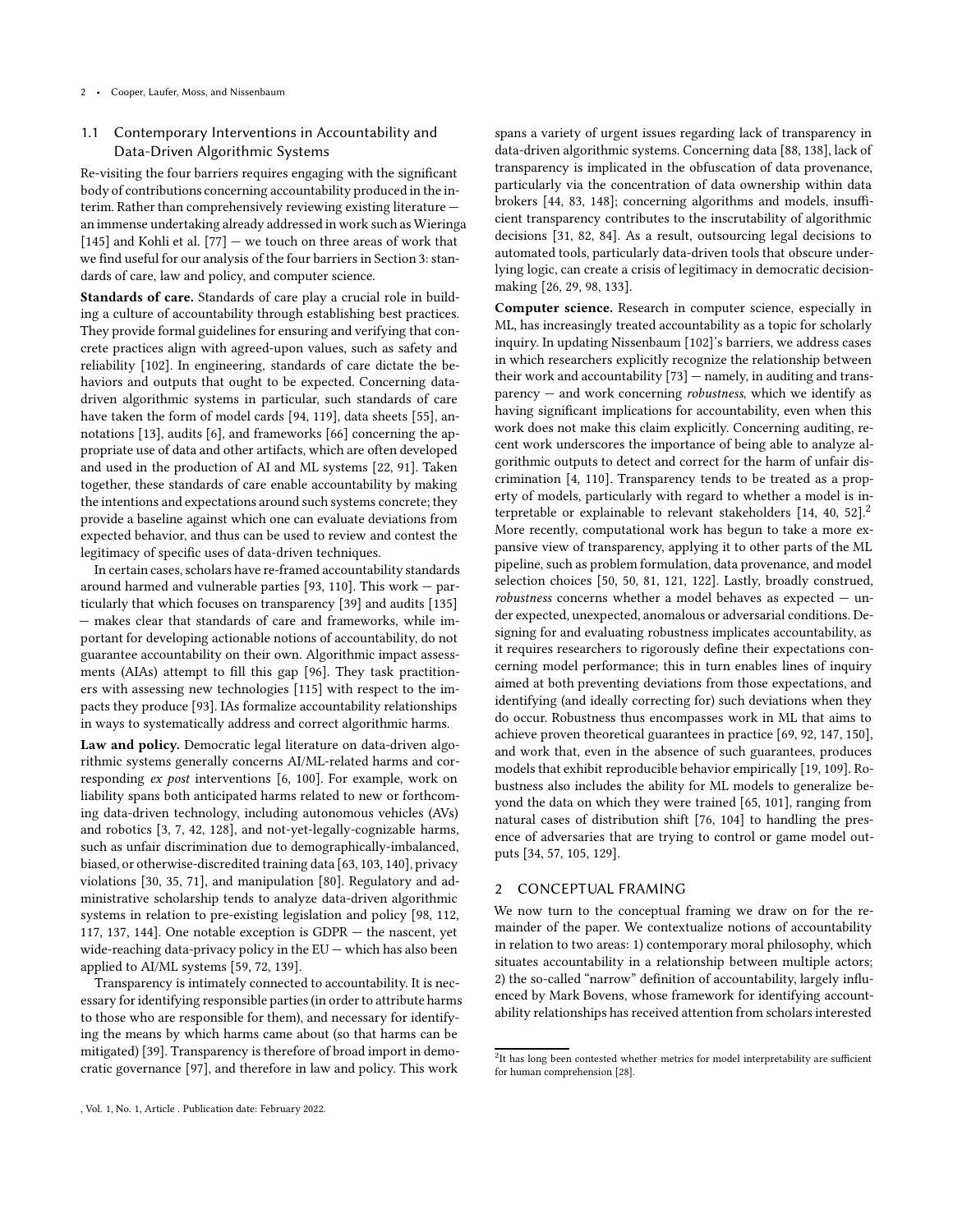in "algorithmic accountability," especially within the FAccT community [\[69](#page-11-26), [81,](#page-11-25) [145\]](#page-12-2).

#### <span id="page-2-4"></span>2.1 Accountability in Moral Philosophy

There have been various attempts in moral philosophy to develop rigorous notions of accountability. We focus on two threads in the literature — blameworthiness and relationships between moral actors, and correspondences between the two.

Blame. Nissenbaum [\[102](#page-11-1)] anticipated a problem of diminishing accountability as societies become increasingly dependent on computerized systems. The concern in question, simply put, was a growing incidence of harms to individuals, groups, or even societies for which no one would step forward to answer. In explaining how and why barriers to accountability emerge, the article turned to the work of legal philosopher Joel Feinberg to ground its conception of accountability. According to Feinberg, blame, defined in terms of causation and faultiness, is assigned to moral agents for harms they have caused due to faulty actions [\[46](#page-10-23), [47\]](#page-10-24).<sup>[3](#page-2-0)</sup>

Following Feinberg, Nissenbaum [\[102](#page-11-1)] conceives of actors as accountable when they step forward to answer for harms for which they're blameworthy. This conception of accountability focuses on the circumstances in which harm arises and attempts to connect an agent to the faulty actions which brought about harm. Accordingly, the barriers to accountability that Nissenbaum [\[102](#page-11-1)] identifies arise because the conditions of accountability are systematically obscured, due, at some times, to circumstances surrounding computerization, and at other times, to a societal breakdown in confronting willful failures to step forward. Many hands obscures establishing lines of causal responsibility (Section [3.1\)](#page-3-1) ; bugs obscures the classification of errors as instances of faulty action (Section [3.2\)](#page-4-0) ; scapegoating computers obscures answerable moral actors by misleadingly (or mistakenly) attributing moral agency to non-moral causes (Section [3.3\)](#page-5-0) ; and ownership without liability bluntly severs accountability from blame (Section [3.4\)](#page-7-1) .

Relationality. Whereas the conception of accountability based on blameworthiness focuses on the actions and the actor causing harm through faulty behavior, recent philosophical work expands its focus to consider responsibility in light of the relationships between moral actors. Watson [\[142](#page-12-23)], for example, argues that responsibility should cover more than attributablility, a property assigned to an actor for bringing about a given outcome [\[130](#page-12-24)]. A second dimension, which he calls accountability, situates responsibility in a relationship among actors. For Watson, "Holding people responsible

is not just a matter of the relation of an individual to her behavior; it also involves a social setting in which we demand (require) certain conduct from one another and respond adversely to another's failures to comply with these demands" [\[142,](#page-12-23) p 229]. Other work, including T.M. Scanlon's theory of responsibility, provides accounts of both being responsible and being held responsible, where the latter describes situations when parties violate relationship-defined norms [\[113,](#page-12-25) [120\]](#page-12-26). The moral obligations that actors have to one another are tied to the placement of responsibility and blame. Accordingly, the characteristics of a harmed party might dictate whether, or what, accountability is needed. For instance, if one harms in self defense, there may be no moral imperative to hold them accountable.

The works discussed attempt to situate accountability in the relationships — social, political, institutional, and interpersonal — in which we are enmeshed. Accordingly, the relationship-defined obligations we have to one another  $-$  as spouses, citizens, employees, or friends — may dictate what it is we are responsible for, as well as the contours of accountability we can expect. By situating accountability not just as attributability between action and actor, but instead within a social framework, some of what has come out of the so-called "narrow" notion of accountability in political theory (discussed in Section [2.2\)](#page-2-1) can be derived from the vantage of a more "pure" moral philosophy. Rather than formally pursuing this derivation here, we instead simply suggest that these notions of accountability need not be framed as alternatives to one another. Moral philosophy, then, can offer a conceptual infrastructure through which a given relational framing — be it interpersonal, institutional, or political — can be said to be legitimate and ethically viable. Similarly, for practitioners holding a variety of organizational positions, the moral responsibilities that individuals hold can shape the ethical obligations and specific forms of accountability at play.

# <span id="page-2-1"></span>2.2 A "Narrow" Definition

In the past few years, "algorithmic accountability"[4](#page-2-2) has attracted growing interest in approaches that are institutional or structural in character. The work of political scientist Mark Bovens, particularly his "narrow definition" [\[20,](#page-10-28) [21](#page-10-29)] of accountability, has informed recent work on accountability for "algorithmic systems" [\[145\]](#page-12-2). Prompted by a concern that newly formed governmental structures and public authorities comprising the European Union lack "appropriate accountability regimes" [\[21](#page-10-29), p. 447], Bovens proposes an accountability framework that comprises two key actors: an accountable actor and a forum. In the face of certain conditions, or in the wake of certain incidents, an accountable actor has an obligation to a forum to explain and justify itself  $-$  to address a forum's questions and judgments, be judged by a forum and possibly suffer sanc-tions. Bovens calls this a "relational" definition<sup>[5](#page-2-3)</sup> because it defines accountability as a social relation between one actor (e.g. governmental department, a board, an agency, a committee, a pubic authority, or a person acting in an official capacity) and another actor

<span id="page-2-0"></span> $^3\rm{Although}$  neither of the two core elements is straightforward  $-$  in fact, the subjects of centuries of philosophical and legal thinking — we will reach deeper only when our core lines of inquiry demand it. Dating back thousands of years, philosophers have grappled with causation as a metaphysical challenge and a moral one of assigning causal responsibility. To this day the fascination holds, claiming the attention of computer scientists [\[58](#page-10-25)]. The concept of faultiness, likewise, is complex. To begin, it presumes free agency, itself a state whose metaphysical character and its role in moral attribution the subject of centuries' long debate. Among contemporary writings on free action, Harry Frankfurt's work [\[51](#page-10-26)], for example, has added further twists and expanded lines of scholarship. Faultiness is a basic concept in all legal systems and courts as well as legal scholarship have weighed in on it giving rise to widely adopted categories of harmful actions as intentional, reckless, and negligent, which have informed judgements of legal liability [\[45,](#page-10-27) [46,](#page-10-23) [95](#page-11-33)]. The elements of recklessness and negligence are particularly relevant to our analysis because they presume implicit or explicit standards, or expectations, that an actor has failed to meet.

<span id="page-2-3"></span><span id="page-2-2"></span> $4$ Concerns with the phrase will be discussed in the "Scapegoat" section of this paper. <sup>5</sup>We would argue that Bovens's relational framework is social in the sense given by Watson [\[142](#page-12-23)], mentioned above.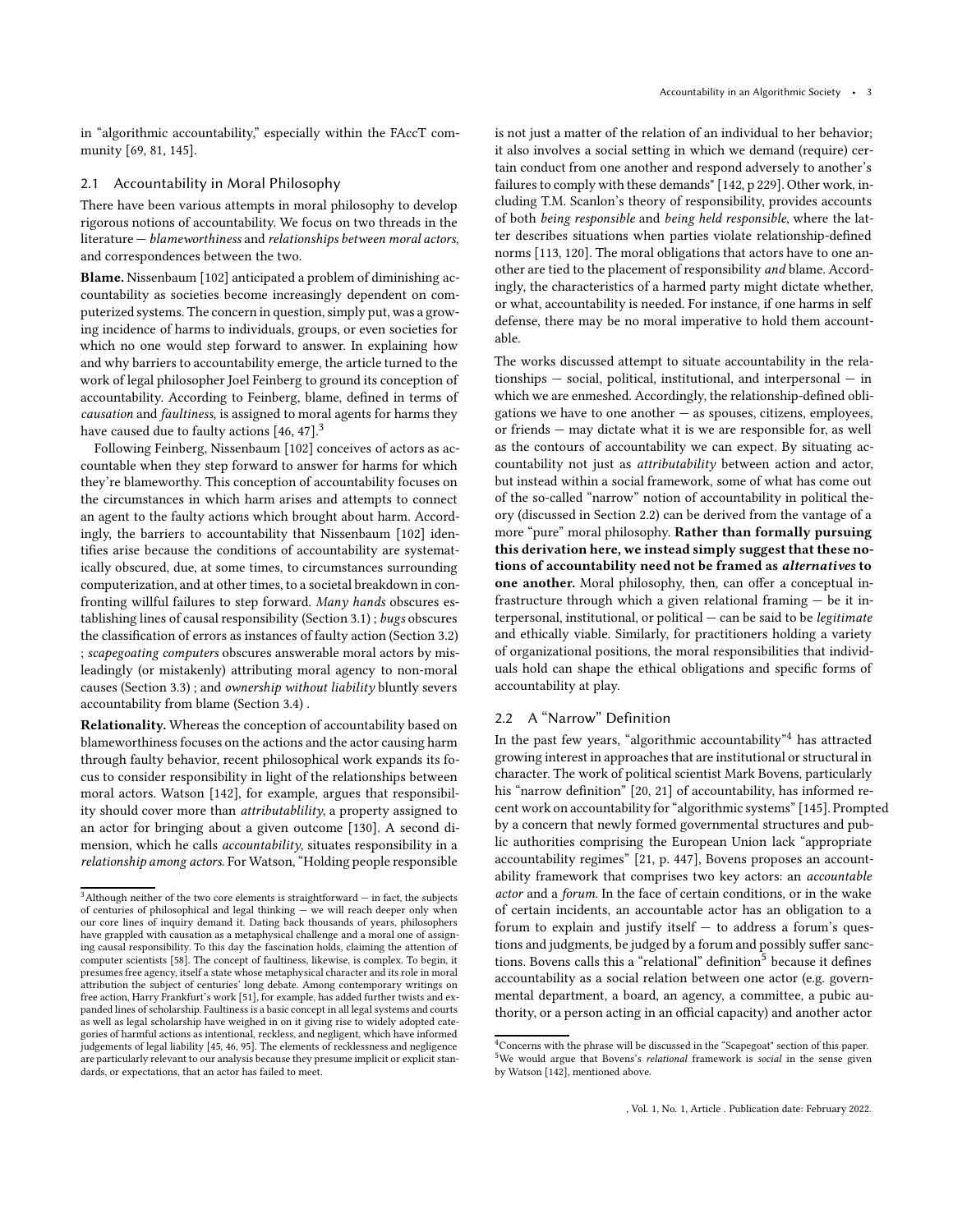(e.g. a governmental entity, watchdog group, oversight committee, or even an individual person acting in a capacity, e.g. journalist.) The  $actor - accountable$  actor and forum  $-$  are defined in relation to each other. Unlike in the work of the moral philosophers discussed above (Section [2.1\)](#page-2-4), Bovens's framework is not directed at rights and obligations we have to one another as moral actors, but rather as actors in roles and capacities defined by the respective sociopolitical structures in which we live.

Bovens's approach to accountability has emerged as an attractive framework for promoting accountability in societies that have given over key controls and decisions to AI/ML, as it has been recognized in FAccT literature that a relational framework may compel clarity on murky issues [\[69,](#page-11-26) [145\]](#page-12-2). For one, as discussed in Wieringa [\[145](#page-12-2)], Bovens directly illuminates the sociopolitical stakes of transparency, explainability, and interpretability, illustrating why these concepts are necessary for any accountability framework for data-driven societies, even though they are ultimately not sufficient to constitute accountability in and of themselves.<sup>[6](#page-3-2)</sup> For another, Bovens allows us to highlight parameters for what constitutes accountability, and for which appropriate values need to be specified: i.e., who is accountable, for what, to whom, and under which circumstances? The values for these parameters may be deeply contextual, and the work of tuning these parameters may, as suggested by Metcalf et al. [\[93\]](#page-11-14), lie in the sociopolitical contestations, the "slow boring of hard boards" [\[143,](#page-12-27) p. 225], by the many constituencies implicated in any particular computational system.

The domain of philosophical work that could inform a moral conception of accountability is vast but not decisive in its nuances. Accordingly, we hold onto the bare bones of Joel Feinberg's notion of blameworthiness (Section [2.1\)](#page-2-4), with one amendment, as we revisit the four barriers in light of data-driven algorithmic systems. The amendment shines a spotlight on moral claims of the affected, or harmed parties whose position in relation to those whose actions have harmed them may obligate the latter to account for this. This work in moral philosophy aligns with work on accountability as a property of social structures, which holds it to be relational — not merely as a requirement on an accountable party to "own up" to blameworthy action as an obligation to another. We reserve a fuller discussion of work on accountability as a property social arrangements for Section [4.](#page-7-0) For now, we merely remark that this work is not an alternative to the conception of accountability as stepping forward for blameworthy action. Rather, the two are co-existent, each applying to a different object: one an attribute of moral actors, the other, an attribute of institutional, or societal structures.

As we demonstrate below in Section [3,](#page-3-0) we find that data-driven algorithmic systems heighten the barriers to accountability as establishing the conditions of blame — causal responsibility and fault — are even further obscured and, in turn, the ability for blameworthy actors to obfuscate their roles reduces pressure to step forward.

# <span id="page-3-0"></span>3 REVISITING THE FOUR BARRIERS TO ACCOUNTABILITY

In a typical scenario in which software is integrated into a functional system — fully or partially displacing (groups of) human actors — it may not be obvious that accountability could be displaced along with human actors who, frequently, are its bearers. The cumulative effect of such displacements is the increasing incidence of harmful outcomes for which no one answers, whether these outcomes are major or minor, immediate or long-term, or accrue to individuals or to societies. Resuscitating accountability is no simple task — so Nissenbaum [\[102](#page-11-1)] argues — because computerization sets up particularly troublesome barriers to accountability: Many hands [\(3.1\)](#page-3-1), Bugs [\(3.2\)](#page-4-0), The computer as scapegoat [\(3.3\)](#page-5-0), and Ownership without liability [\(3.4\)](#page-7-1). These interdependent barriers are not necessarily an essential quality of computer software. Rather, they are a consequence of how software is produced, integrated into institutions, and embedded within cyber-physical systems; they are a function of the wonderment and mystique that has grown around computerization, and the prevailing politicaleconomy within which the computer and information industries have thrived. In the sections that follow, we revisit these barriers to accountability with an eye turned toward their implications amidst the massive growth and adoption of data-driven algorithmic technologies. We provide examples of the barriers in action, and defer discussion of how the barriers can be weakened to Section [4.](#page-7-0)

# <span id="page-3-1"></span>3.1 The Problem of Many Hands

The barrier of many hands concerns the issue that many actors are involved in the design, development, and deployment of complex computerized systems. When these systems cause harm, it can be difficult to isolate the component(s) at the source of that harm. In the absence of an accountability framework, this difficulty can conceal which specific individuals should step forward to take responsibility for the harm. As Nissenbaum summarized, "Where a mishap is the work of 'many hands,' it may not be obvious who is to blame because frequently its most salient and immediate causal antecedents do not converge with its locus of decision making" [\[102](#page-11-1), p. 29].

Nissenbaum further analyzes the difficulty of the barrier of many hands by showing how it operates at four different levels: 1) software is produced in institutional, often corporate, settings in which there is no actor responsible for all development decisions; 2) within these settings, multiple, diffuse, groups of engineers contribute to different segments or modules of the overall deployed system, which additionally often depends on software designed and built by other actors (which, in today's landscape, may result in licensed or freelyavailable open-source software); 3) individual software systems often interact with or depend on other software systems, which themselves may be unreliable or present interoperability issues; 4) hardware, not just software, often contributes to overall system function, particularly in cyber-physical systems, and it can be difficult to pinpoint if harms occur due to issues with the code, the physical machine, or the interface between the two. Any and all of these four levels of many hands problems can operate simultaneously, further obscuring the source of blame.

<span id="page-3-2"></span><sup>6</sup>We return to this idea in Section [4.](#page-7-0)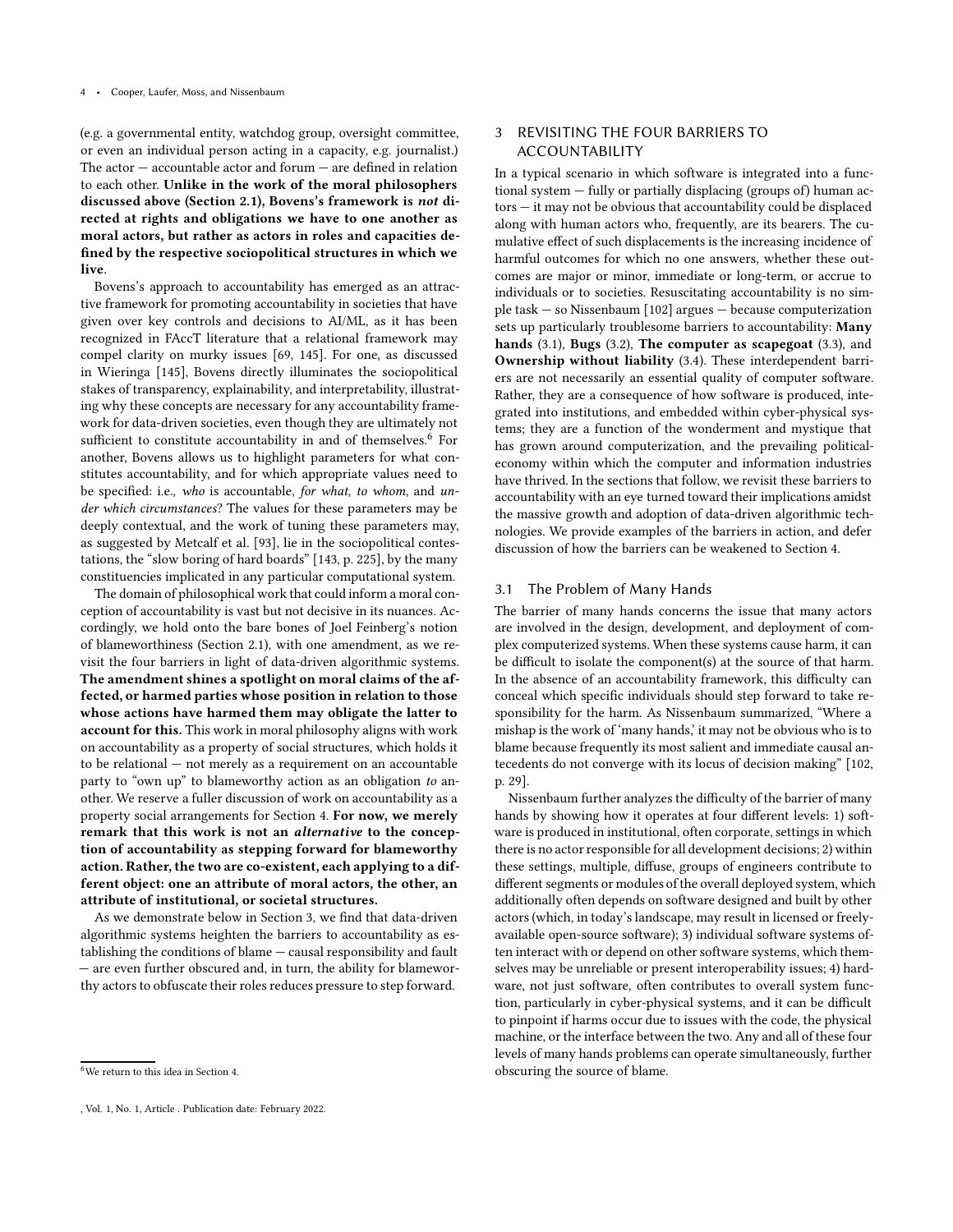These particular difficulties of the problem of many hands remain today; moreover, they have been further complicated in numerous ways, given that computer systems are now ubiquitous rather than ascendant. We focus our discussion on how data-driven algorithm systems further complicate this barrier, using two illustrative (though necessarily non-exhaustive) examples. First, we discuss how the machine learning pipeline — the multi-stage process by which machine-learned models are designed, trained, evaluated, and deployed — presents novel problems concerning many hands. Second, contemporary data-driven algorithmic systems rely significantly on the composability of openly-available ML toolkits and benchmarking suites; these toolkits, often developed and maintained by large tech companies, tend to be advertised as general- or multipurpose, and are frequently (mis)used in specific, narrow applications.

The machine learning pipeline. The ML pipeline is a dynamic series of steps — each of which can involve multiple (groups of) actors, including designers, engineers, managers, researchers, and data scientists. The pipeline typically starts with problem formulation and, in commercial settings, results in the deployment (and continued monitoring) of a trained model [\[106\]](#page-11-34). Problem formulation can involve the collection, selection, or curation of a dataset, and then the operationalization of a concrete task to learn, such as classifying loan-granting decisions or generating natural-language text. The actors responsible for formulation may then hand off their work to others responsible for implementation: choosing the type of model to fit to the data and the learning procedure to use for model training. In selecting the type of model to train, these actors may customdesign their own architecture, or may defer to using a pre-existing model, such as an off-the-shelf neural network, which has been designed by others, potentially at another company or institution. The stage of model training and evaluation can then begin, in which a set of actors runs training multiple times, perhaps for multiple combinations of chosen model types, training procedures, and hyperparameter values [\[121\]](#page-12-17). These actors compare trained models, from which they select some "best"-performing model (or ensemble of models), where "best" is often informed by a chosen quantitative metric, such as mean overall accuracy [\[50\]](#page-10-18). These stages of the ML pipeline, from formulation to evaluation, are often repeated in a dynamic loop: Until the model passes the threshold of some specified performance criteria, the process can cycle from (re)-modeling to tuning and debugging. Finally, if the model is deployed in practice, yet another set of actors who monitor the model's behavior in practice, ensuring that it behaves in a way that aligns with expectations developed during training and evaluation.

Each stage of the ML pipeline involves numerous actors — in fact, potentially uncountably many actors if the pipeline employs third-party model architectures or ML toolkits, which we discuss below). $7$  Thus, if a trained model causes harms in practice, it can be extremely challenging to tease out particular actors who should answer for them. For example, harms could originate from how actors operationalize the learning task at the start of the pipeline [\[32\]](#page-10-30), move from high-level abstraction to concrete implementation [\[116\]](#page-12-28), select hyperparameters or random seeds during model selection [\[50\]](#page-10-18). Accountability could lie with actors in any part of the pipeline, or some combination thereof. Bias could creep in early on from the choice of dataset, and then accumulate and become magnified further downstream during model selection. In other words, the diffuse and dynamic nature of the pipeline makes locating accountability extremely challenging. This can be understood as an issue of transparency — beyond the specific the problem of model interpretability  $-$  concerning who is responsible for what, and how this can be related to overarching accountability with respect to a model's ultimate use in practice [\[81](#page-11-25)].<sup>[8](#page-4-2)</sup>

Multi-purpose toolkits. Practitioners and researchers often do not code model architectures or optimization algorithms from scratch. Just like how Nissenbaum identified a problem of many hands due to the integration of third-party software modules, builders of datadriven algorithmic systems today often rely on toolkits produced by others. Such toolkits, which demand tremendous mathematical and software engineering expertise to develop, are arguably indispensable to individual and small-business model developers and data scientists. To decrease the amount of time and money spent iterating the ML pipeline, these actors depend on the investment of large tech companies with vast resources and large, concentrated pools of technical talent to develop and release efficient, correct, comprehensive, and user-friendly libraries of algorithm implementation, model architectures, and benchmark datasets [\[1,](#page-9-6) [107\]](#page-12-29). Of particular note is that, due to the time and expense of training increasingly larger models, some of these toolkits contain pre-trained models — large-language models like BERT [\[38](#page-10-31)], which can be used out-of-the-box or fine-tuned for particular use cases. Since such models are conceived of as multi- or general-purpose, they have been shown to exhibit bias-related harms when used in narrow application contexts [\[78,](#page-11-35) [89,](#page-11-36) [99\]](#page-11-37). Determining blame for these types of harms is far from simple; for example, if intended use is underspecified, blame could lie at least partially with the model creator.

#### <span id="page-4-0"></span>3.2 Bugs

Nissenbaum [\[102\]](#page-11-1) uses the term "bug" to cover a variety of issues common to software, including "modeling, design, and coding errors." Bugs are said to be "inevitable," "pervasive," and "endemic to programming" — "natural hazards of any substantial system" [\[102](#page-11-1), p. 32]. Even with software debuggers and verification tools that can assure correctness, "bugs" emerge and cause unpredictable behavior when software systems are deployed and integrated with each other in the real world. [\[90](#page-11-38), [124\]](#page-12-30). In short, "bugs" are predictable in their unpredictability; they serve as a barrier to accountability because they cannot be helped (except in obvious cases), and therefore are often treated as an accepted "consequence of a glorious technology for which we hold no one accountable" [\[102,](#page-11-1) p. 34]. As Nissenbaum [\[102\]](#page-11-1) notes, what we consider to be the "inevitable" can change over time as technology evolves, with certain types of "bugs" spilling over into the avoidable. For example, evolving norms

<span id="page-4-1"></span><sup>7</sup>Participatory design further expands the set of many hands to end-user stakeholder [\[122](#page-12-18)]. This illustrates an additional manifestation of the barrier: when harms occur, it is possible to shift blame to harmed end-users, as they were explicitly involved in the ML pipeline.

<span id="page-4-2"></span> $8$ This indicates why transparency in the form of model intepretability may be important, but is ultimately not sufficient, for identifying actors accountable for harms; irrespective of interpretability, the pipeline can muddle transparency.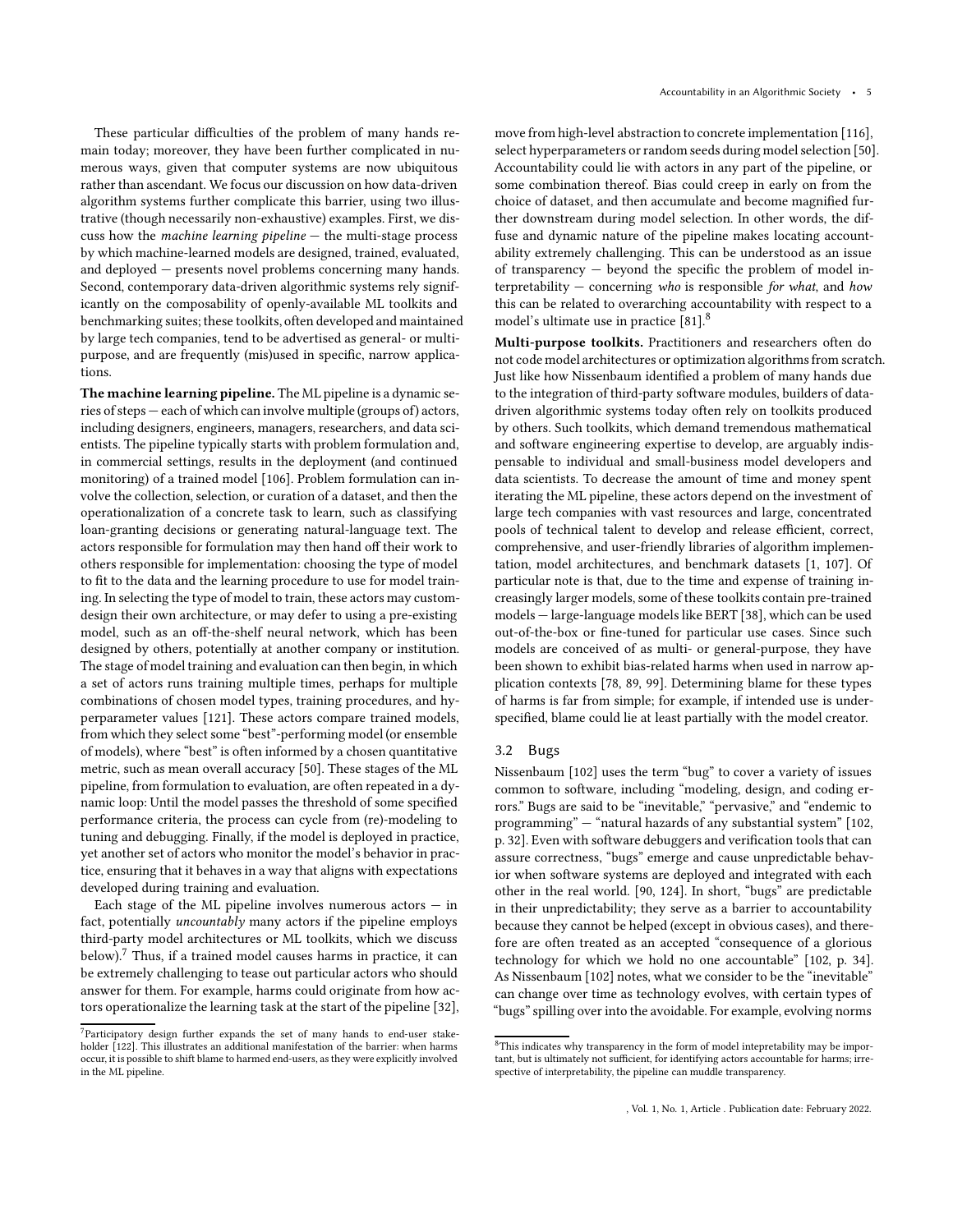and new debugging tools can rebrand the "inevitable" to be sloppy or negligent implementation, at which point programmers can be held to account for such errors. Similarly, the advent of data-driven algorithmic systems has recently indicated that this malleability also extends in the other direction: New technological capabilities can both contract and expand what we consider "inevitable" buggy behavior. That is, while these systems contain "bugs" of the "modeling, design, and coding" varieties that Nissenbaum [\[102](#page-11-1)] describes for rule-based programs, the statistical nature of data-driven systems presents additional types of harm-inducing errors, which may present an additional barrier to accountability.<sup>[9](#page-5-1)</sup> For example, misclassifications, statistical error, and nondeterministic outputs may cause harm, and likewise may be treated as inevitable, which makes it difficult to place blame.

In relation to the treatment of "bugs" in 1996, it is important to note that labeling these types of errors "bugs" presents a complication, as they are an inherent part of machine learning attributable to its statistical nature. That is, misclassification, statistical error, and nondeterminism seem to turn the notion of "bug" on its head: Many experts would just as readily call these features of machine learning, rather than bugs.<sup>[10](#page-5-2)</sup> Nevertheless, regardless of where one attempts to draw the line, these errors share common elements with the "bugs" Nissenbaum [\[102\]](#page-11-1) describes — namely, they fit into an overarching category of software issue for which the ability to reason about causality and fault is elusive. In other words, they present a barrier to accountability due to being treated as "inevitable," "pervasive," and a "consequence of a glorious technology for which we hold no one accountable" [\[102](#page-11-1)]. To clarify this barrier, we next consider some concrete examples of "bugs" that data-driven algorithmic systems present.

Faulty modeling premises. Prior to implementation, as discussed in Section [3.1,](#page-3-1) data-driven algorithmic systems require significant modeling decisions. For example, choosing a model to learn necessarily involves abstraction and can have significant ramifications [\[106,](#page-11-34) [116](#page-12-28)]; assumptions during this stage of the ML pipeline can bias the resulting computational solution space in a particular direction [\[53](#page-10-32)]. For example, assuming a linear model is sufficient to capture patterns in data precludes the possibility of modeling nonlinearities. When such biases involve over-simplified or faulty reasoning, they can result in model mis-specification and the introduction of "modeling error bugs." Such mis-specifications may include the assumption that values like fairness and accuracy are correctly modeled as a trade-off to be optimized [\[32\]](#page-10-30), and that physical characteristics can serve as legitimate classification signals for identifying criminals [\[146](#page-12-31)] or inferring sexual orientation [\[126,](#page-12-32) [141\]](#page-12-33). More generally, a common modeling error involves the assumption that a problem is amenable to classification — that it is possible to divide data examples into separable categories in the first place [\[123,](#page-12-34) [127](#page-12-35)]. Being grounded in such false premises means that, even if it is possible to train mis-specified models like these to behave "accurately" (i.e., to return better-than-chance results after learning these tasks), the conclusions we can draw from them are unsound [\[32](#page-10-30)]. In these

cases, if modeling assumptions are unclear or elided, such that one is not able to attribute errors to them, it is easy to evade accountability by placing blame on the presence of inexplicable, unavoidable "bugs" endemic to computer software.

Individual errors. Avoiding faulty premises is not alone sufficient to guarantee that the ML pipeline produces a harm-free model, as such models tend to exhibit some level of error leading to individual instances of harm of different varieties, including disparate impact or manipulation [\[48](#page-10-33), [80,](#page-11-9) [89,](#page-11-36) [99](#page-11-37)]. ML has several metrics to quantify error [\[17,](#page-10-34) [61](#page-11-39)]; in training, an optimization algorithm attempts to minimize a chosen error metric. Nevertheless, even the most robust, well-trained models report imperfect accuracy. In fact, a model that achieves 100% accuracy is usually considered suspect; it likely overfit to the training data and to exhibit poor performance when presented with new examples [\[62,](#page-11-40) [125\]](#page-12-36). Therefore, when individual errors occur, they can be treated as inevitable, just like the "bugs" Nissenbaum [\[102](#page-11-1)] describes, thus displacing responsibility for the harm such errors cause affected individuals.

Bad model performance. Like the problem of excusing individual errors as unavoidable "bugs," it is possible to treat unexpectedly bad overall model performance similarly. Consider a hypothetical example of a (well-formulated) computer vision system used to detect skin cancer, whose training and evaluation promise will have a mean accuracy rate of 94%. If, once deployed, the model coheres with (or out-performs) its promised performance, then mis-classifications can be said to have been anticipated or expected.<sup>[11](#page-5-3)</sup> Since expected accuracy is a probabilistic claim about what is likely to occur, deviations from expectation can (and do) occur. If, when monitoring a deployed model, this deviation yields a decrease in expected model accuracy that is sustained over time, it is possible evade accountability by ascribing the issue to the amorphous category of "bug." That is, calling this type of error an inevitable "bug" avoids attributing under-performance to a particular source, which, rather than being unavoidable, could be a result from human negligence, poor generalization, distribution shift, or other faulty behavior.

# <span id="page-5-0"></span>3.3 The Computer as Scapegoat

Nissenbaum [\[102\]](#page-11-1) suggested that the practice of blaming a computer could pose a barrier to accountability, since "having found one explanation for an error or injury, the further role and responsibility of human agents tend to be underestimated" [\[102,](#page-11-1) p. 34]. To explain why people could plausibly blame computers for a wrongdoing, Nissenbaum points to the fact that "computers perform tasks previously performed by humans in positions of responsibility"; whereas before the human would be indicated as the blameworthy party, the computer has now taken up the role. And yet, while computer systems have become more immediate causal antecedents to an expanding number of harms, they do not have moral agency and thus cannot be said to conduct ethically *faulty* behavior [\[102\]](#page-11-1). We discuss how the barrier of scapegoating the computer has become

 $9$ Of course, statistical software is not new to ML; however, the proliferation of datadriven algorithmic systems has clarified the prevalence of such errors.

<span id="page-5-2"></span><span id="page-5-1"></span> $10$ We return to this idea in Section [3.3,](#page-5-0) in which we discuss the accountability barrier of treating properties of ML as a scapegoat.

<span id="page-5-3"></span> $^{11}\mathrm{Individual}$  instances of error can pose additional challenges for accountability, since the model may still overall exhibit an expected degree of error (i.e., be within a margin of error); in these cases, it is possible to treat "the computer as scapegoat" — another barrier to accountability — and say error is inherent to the fundamental statistical nature of ML. We discuss this further in Section [3.3.](#page-5-0)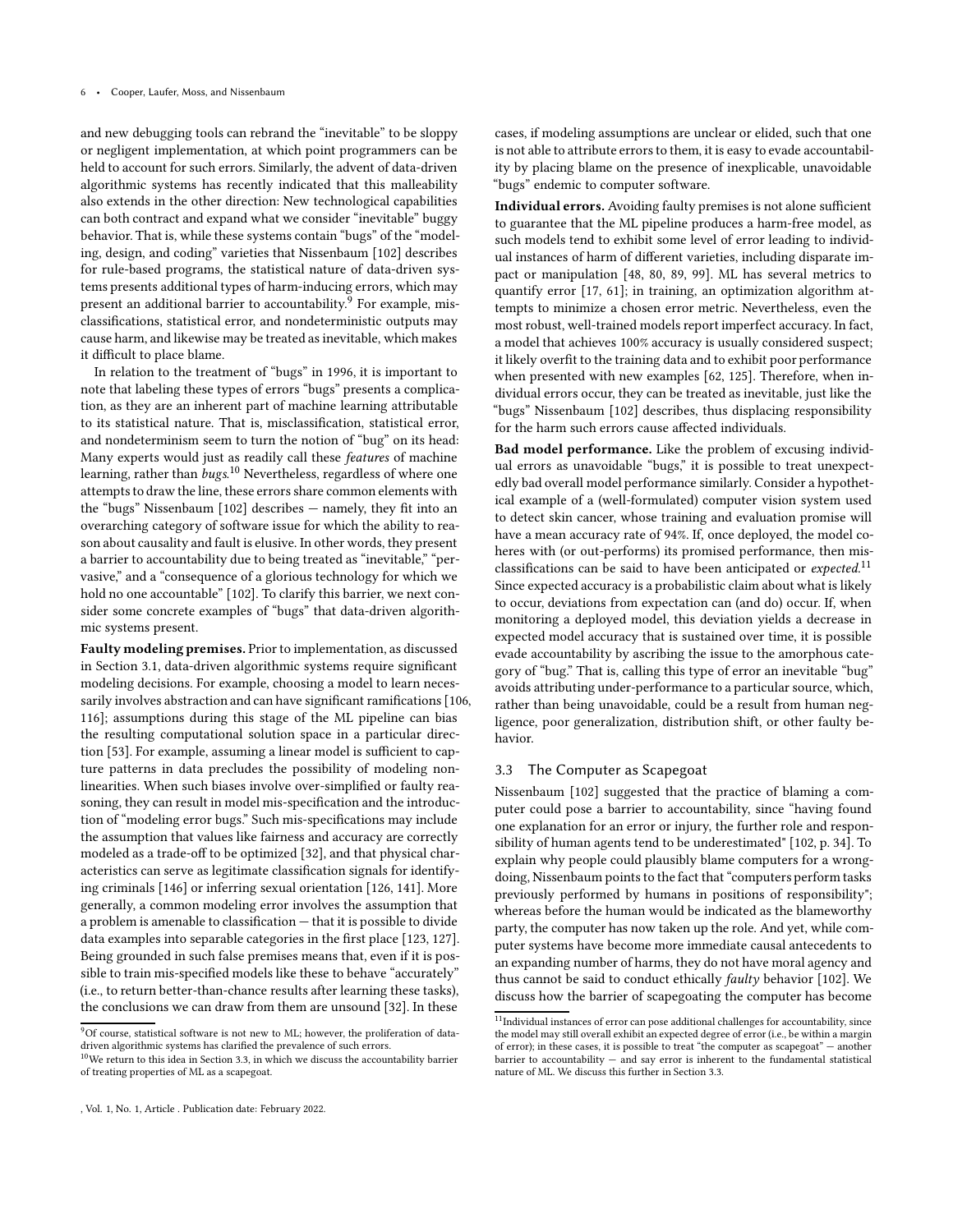more complicated within the landscape of ubiquitous data-driven algorithmic systems: the tendency to treat such systems as "intelligent" objects with moral agency (which they do not possess) provides unprecedented opportunities to scapegoat the system or its component algorithms [\[108](#page-12-37), [132\]](#page-12-38). In seeming opposition to treating the system as intelligent or rational, the non-determinism and stochasticity inherent in ML can cause inexplicable behavior or errors, which also presents an occasion to misplace blame.

Moral agency. As data-driven algorithmic systems have become pervasive in life-critical contexts, there has been a corresponding tendency to anthropomorphize and equate technological processes to human cognition [\[108,](#page-12-37) [132\]](#page-12-38). The "intelligence" in artificial intelligence and the "learning" in machine learning would suggest a sort of adaptive, informed decision apparatus that enables a neat placement of moral blame. However, directing blame toward data-driven algorithmic systems effectively imbues them with moral agency, ascribing them the ability to act intentionally  $[114]$ .<sup>[12](#page-6-0)</sup> Nissenbaum [\[102\]](#page-11-1) likens blaming a computer to blaming a bullet in a shooting: While the bullet can be said to play an active, causal role, it cannot be said to have been intentional in its behavior. In the same vein, a data-driven algorithmic system may play a central role in life-critical decisions, and may even be said to make a choice in a particular task, but such a choice does not hold a deliberate inten-tion that constitutes moral agency [\[114](#page-12-39)].<sup>[13](#page-6-1)</sup>

"Accountable algorithms". This banner-phrase makes algorithms the subject of accountability, even though algorithms cannot be said to hold moral agency and, by extension, moral responsibility. This popular term [\[82\]](#page-11-5), therefore, reduces accountability to a piecemeal, procedural quality that can be deduced from a technology, rather than a normative concept that has to do with the moral obligations that people have toward one another. Moreover, algorithms do not get deployed in practice; systems (which contain algorithms) do. When, for example, studies fairness in AI/ML-assisted judicial bail decisions fixate on the biases that exist within an algorithm, they fail to capture broader inequities that are systemic in complex sociotechical systems, of which AI/ML techniques are just one part [\[2](#page-9-7), [10,](#page-10-35) [33](#page-10-36)].

Mathematical guarantees.This attempt to direct blame away from people and corporations can be either strategic or unconscious. In some cases, a group of harmed individuals do not know who to blame (Section [3.1\)](#page-3-1) and settle on blaming the system. In others, scapegoating the system can be a way by which an actor dodges and dissipates public ire. For example, consider the now-canonical example of Northpointe exhibiting bias in their risk-assessment

tool [\[8](#page-9-1)]; rather than attributing this bias to a mistake or "bug," Northpointe blamed the fundamental incompatibility of different algorithmic operationalizations of fairness as the source of the problem (and pointed to a specific measure, for which bias was not detectable, as evidence of blamelessness).

More generally, mathematical guarantees, if blamed for harmful outcomes, can exhibit the barrier of scapegoating. In contrast to the example of unexpectedly poor model performance, described above in the "Bugs" (Section [3.2,](#page-4-0) consider the following case: Engineers design a data-driven algorithmic system which they analytically prove — and empirically validate — meets some specified theoretical guarantee. In particular, let us even consider the same case we discussed for the problem of individual errors in "Bugs": The engineers prove that a system is 94% accurate in detecting tumors, and then validate that this is in fact the case in practice. This same example, depending on how it is unpacked, can exhibit the barrier of "bugs" or the barrier of scapegoating the computer. Above, we talked about this example in terms of individual errors, for which responsibility for harm could be excused due to "buggy" behavior. Here, rather than analyzing behavior at the level of individual decisions, we examine the behavior of the model overall. If the frequency of mis-classifications is within the model's guaranteed error rate, the engineers could attempt to excuse all resulting harms by gesturing to the fact that the model is performing exactly as expected. In short, satisfying mathematical guarantees can serve as a scapegoat because pointing to mathematical claims satisfied at the model-level can serve to obscure the need to account for harms that occur at the individual-decision level.<sup>[14](#page-6-2)</sup>

Non-determinism. Data-driven algorithmic systems that involve ML exhibit non-determinism. They involve randomization to, for example, shuffle the order in which training data examples are presented to an algorithm. While such features of ML algorithms may seem like technical minutiae, they in fact introduce stochasticity into the outputs of machine-learned models: Training the same model architecture on the same dataset with the same algorithm — but changing the order in which the training data are supplied to the algorithm  $-$  can yield models that behave very differently in practice [\[37\]](#page-10-43). For example, as Forde et al. [\[50](#page-10-18)] shows, changing the order that the data examples are presented to a train tumordetection model can lead to surprisingly variable performance. The relationship between training-data-ordering and the resulting variance in model performance is under-explored in the technical literature. Thus, such differences in model performance are often attributed to an inherent stochasticity in ML. The randomization used in ML algorithmic systems — randomization on which these systems depend — becomes the scapegoat for the harms it may cause, such as missed tumor detection.

<span id="page-6-0"></span> $^{12}$  Proponents of the standard conception of agency in Schlosser [\[114\]](#page-12-39) include Davidson [\[36](#page-10-37)], Goldman [\[56\]](#page-10-38), and Brand [\[23\]](#page-10-39). It is also applied to artificial agency by Himma

<span id="page-6-1"></span>[<sup>\[64\]</sup>](#page-11-41).<br><sup>13</sup>This is consistent with scholarship in both moral philosophy and legal theory con-<br>cerning AI, algorithms, agency, and personhood [\[15](#page-10-40), [24](#page-10-41), [64](#page-11-41), [136](#page-12-40)]. The legal literature has called this, particularly in relation to robots, "social valence" [\[25](#page-10-42)] and "The Substitution Effect" [\[9\]](#page-9-8). Moreover, since in the US tort law is grounded in a notion of moral culpability, it has been ill-suited for application to AI-harm-related remedies (see, e.g., [\[86\]](#page-11-42)).

<span id="page-6-2"></span> $^{14}\mbox{And, of course, one can see-saw back-and-forth between "bug" and scapegoding$ to evade accountability. If satisfying guarantees at the overall model-level is for some reason rejected as a rationale for an individual harm, one could claim there is a "bug"; if calling an individual decision "buggy" is rejected, and the model is classifying within an expected threshold for error, one could then displace blame by arguing that the model is according to its specification.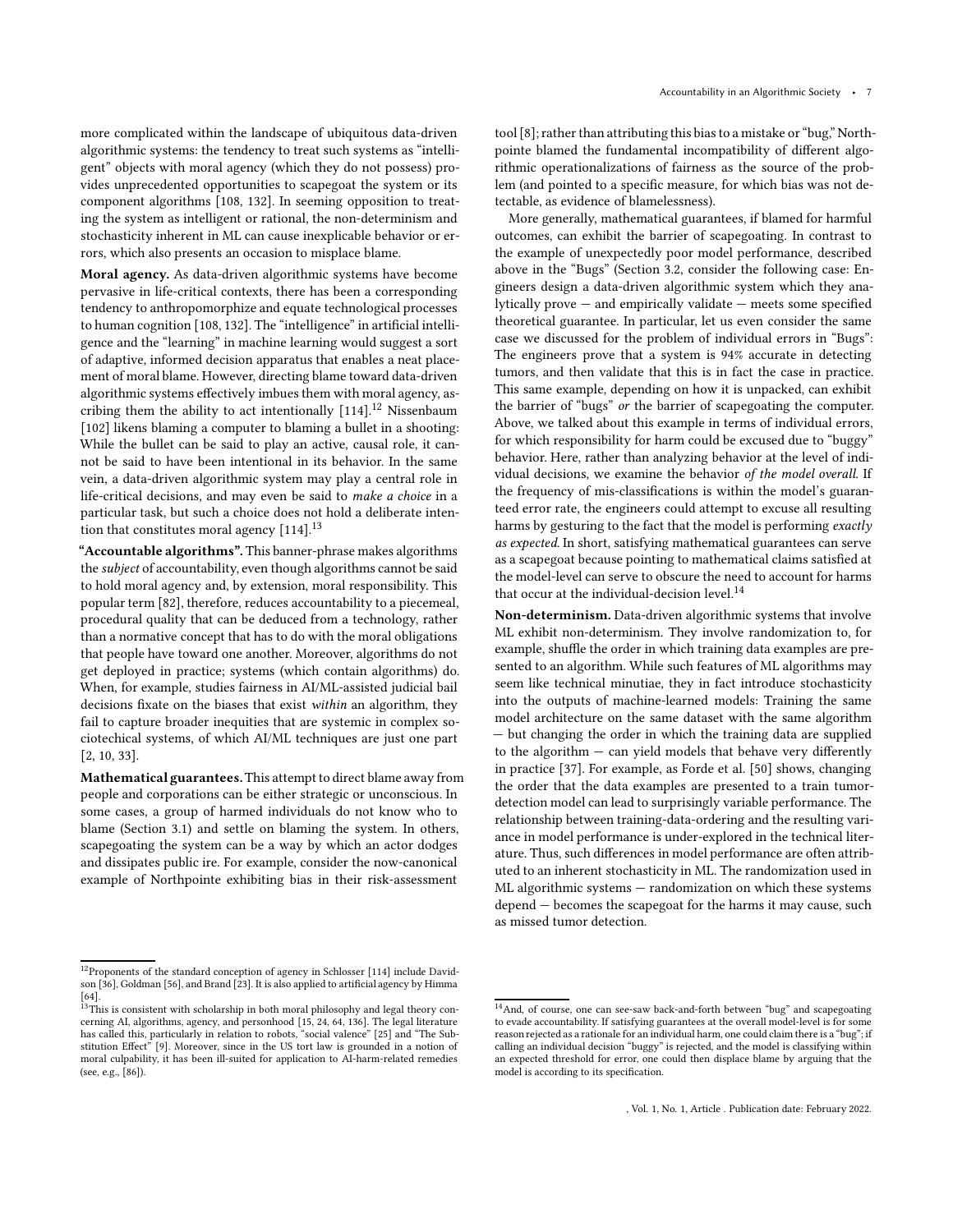#### <span id="page-7-1"></span>3.4 Ownership without Liability

Nissenbaum [\[102](#page-11-1)] highlights a dual trend in the computer industry: 1) strengthening property rights; 2) avoiding liability. Behavioral trends that informed these assertions have persisted in the decades since, with lively public debates over the fit of traditional forms of intellectual property (i.e., copyrights, patents, and trade secrets) to digital products such as software, data, databases, and algorithms, and subsequent expensive legal struggles among industry titans [\[16](#page-10-44)]. Similarly, we have seen explicit denials of liability expressed in shrink-wrap licenses, carried over into so-called "click-wrap" licenses, and terms of service disclaimers accompanying websites, web-based services, mobile apps, IoT devices, content moderation decisions, and the like [\[30](#page-10-3), [79,](#page-11-43) [87](#page-11-44), [131\]](#page-12-41).

Before addressing how we see these trends carrying forward in the contemporary landscape, we need to qualify our observations. Property and liability are weighty legal concepts with long histories and rich meanings. Narrowing our view to digital technologies, even before the 1996 paper a robust literature had grown over questions of ownership — questions that have persisted through numerous landmark court cases. Liability, too, is a core legal concept that is increasingly an issue in relation to the products and services of digital industries. It lies outside the scope of this paper to attempt meaningful insights into these concepts as they manifest in scholarship, law, and the courts. However, it is useful to observe broad patterns and anticipate the likely actions of stakeholders.

For a start it is not difficult to see how the trends toward strong ownership and weak liability reinforce barriers to accountability, and also to understand why industry incumbents might support them; liability is costly and strong property rights enrich rights holders and empower them against competitors. Four lines of advocacy on behalf of industry interests are noted below, supplementary to those discussed in Nissenbaum [\[102\]](#page-11-1):

- (1) Third-party providers of data-driven algorithmic systems refuse to expose their systems to scrutiny by independent auditors on grounds of trade-secrets [\[31,](#page-10-12) [54](#page-10-45)]. As long as experts maintain that transparency is necessary to evaluate the ML pipeline and AI development, strong property rights that block scrutiny are barriers to accountability.
- (2) Manufacturers and owners of cyber-physical systems, such as robots, IoT devices, drones, and autonomous vehicles, evade liability for harms by shifting blame to environmental factors or humans-in-the-loop [\[86\]](#page-11-42). In this respect, the barrier of ownership without liability for data-driven algorithmic systems suggests a twist on the problem of scapegoating (Section [3.3\)](#page-5-0): treating "the human user as scapegoat." That is, claiming the user has mis-used an AI- or ML-enabled system in order to obscure responsibility for unclear, under-specified, or deliberately misleading user interfaces or expected use, as has happened with Tesla and accidents concerning its (so-called) "AutoPilot" autonomous driving feature [\[18\]](#page-10-46).
- (3) Almost without question the computer industry, having metamorphosed into the data industry, has assumed ownership over data passing through its servers [\[44,](#page-10-11) [83,](#page-11-22) [103](#page-11-18)]. We still do not have clear rules of liability for industry actors when their servers, holding unimaginable quantities of data, are breached [\[118](#page-12-42)].

(4) Technology companies hold unprecedented sway over regulation. Twenty-five years ago, although the software industry was already a force to be reckoned with, it successfully persuaded Congress that imposing legal constraints would stifle innovation — that societal well-being depended on a nascent industry that could not flourish under excessive regulatory and legal burden. Despite the obvious maturing of the industry and the emergence of global industry titans the innovation argument seems to hold sway [\[111](#page-12-43)], this time (in the US) with a twist: concern over losing tech market dominance to emerging economies.

## <span id="page-7-0"></span>4 BEYOND THE FOUR BARRIERS: LOOKING AHEAD

Nissenbaum [\[102](#page-11-1)] warned of a waning culture of accountability harms befalling individuals, groups, even societies, accepted as sufferers' bad luck, because no one would be stepping forward to answer for them. In the previous section, we revisited the four barriers in light of data-driven algorithmic systems and found that the framework still provides a useful lens through which to locate sources of the dissipation of accountability. Striking down, or even weakening the barriers would clear the way for sound attribution of blame, in turn exposing blameworthy parties to a societal expectation to step forward. But we have also argued that the moral responsibility to step forward is a necessary, but insufficient, component of accountability. In spite of, or perhaps because of the barriers, established institutional frameworks calling some actors (individuals or groups) to account and empowering others to call to account, as an alternative to case-by-case attention, is a more promising approach to building a culture of accountability (Section [4.1\)](#page-7-2), and demonstrate how the FAccT community is uniquely disposed to develop future work that would erode the barriers to both forms of accountability (Section [4.2\)](#page-8-0).

#### <span id="page-7-2"></span>4.1 Bringing together moral and relational accountability

A robust accountability framework needs to specify who is accountable, for what, to whom, and under which circumstances. Bovens' notion of relational accountability suggests such a framework, including two key actors: a forum and an accountable actor, who has an obligation to justify itself to the members of the forum (Section [2.2\)](#page-2-1). We have argued for the appropriateness and urgency of unifying this relational definition with a conception of blameworthiness, and now extend this argument to highlight the need for a moral, relational accountability framework for dealing with the harms of data-driven algorithmic systems. In light of this call, the moral conception of accountability, on which Nissenbaum [\[102](#page-11-1)] depended, suggests one partial answer: Those who have caused harm through faulty action are contenders for the class of accountable actors, and those who have suffered harm deserve a place among the members of the forum. This point usefully clarifies a confluence between accountability as answerability for blameworthy action, and accountability as a social arrangement. Being blameworthy for harm is (almost always) a sufficient condition for being designated an accountable actor; being harmed through blameworthy action (almost always) is a sufficient condition for being designated a member of the forum. These two conceptions do not stand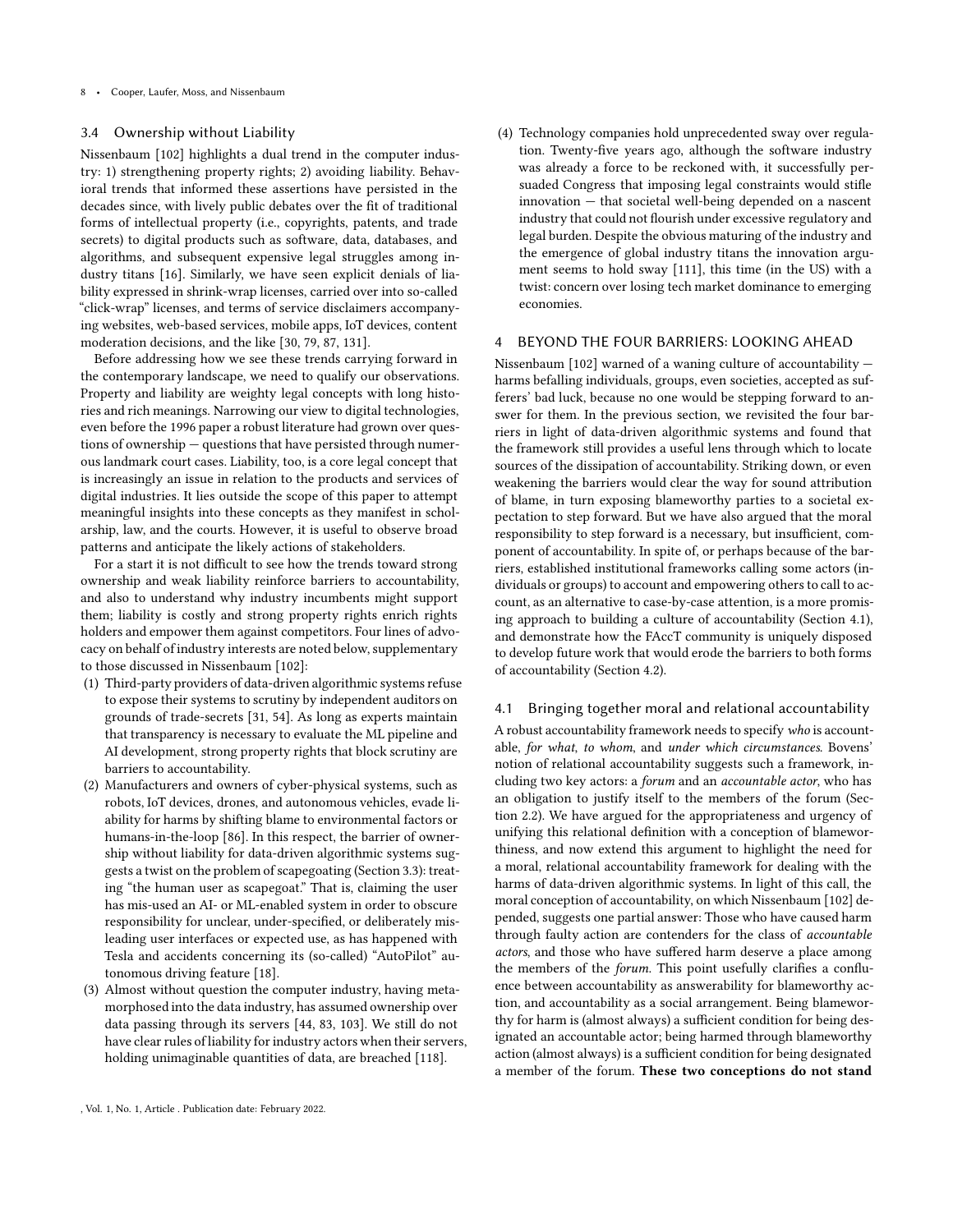against one another as alternative solutions to the same problem; they are solutions to different problems that intersectin instructive ways. We thus show how a moral, relational accountability structure thus widens the scope — beyond the pair harmed party and faulty actor — by providing examples of values for all four parameters:

Who is accountable. Accountable actors may include those who are not directly responsible for harm (e.g. engineers) but are designated as accountable (or liable) because of their deep pockets, capacities to render explanations, or positions in organizational hierarchies, such as corporate officers or government procurers of data-driven systems.

For what. Beyond legally-cognizable harms considered in tort law, such as bodily injury, property damage, pecuniary losses, and even non-physical harms, such as those to reputations, harms particularly associated with data-driven algorithmic systems include privacy violations [\[30](#page-10-3)], unfair discrimination [\[6](#page-9-0)], and autonomy losses due to manipulation [\[5,](#page-9-2) [80](#page-11-9)]. We take as an example privacy harms from AI/ML. Privacy rights of data subjects, in the creation of training and testing data sets has rightfully drawn attention from advocates of data sheet [\[22,](#page-10-6) [55\]](#page-10-4), for example, and likewise a rationale for differential privacy [\[41](#page-10-47)], whose focus is the data subject. But this limited view of harmed parties fails to consider the privacy of parties affected by the uses of models, even if creation of the data from which the models are derived has followed recommended, privacy preserving standards, e.g. anonymization, contextual integrity, permission, etc. As discussed in Hanley et al. [\[60\]](#page-10-48), a face dataset that has been created with utmost attention to privacy, may nevertheless cause privacy harm when a model derived from it is used to identify individuals as gay  $[141]^{15}.$  $[141]^{15}.$  $[141]^{15}.$  In other words, once there is a trained model, it can be used to learn things about specific people; even if one were to anonymize a dataset for training, that dataset — by being used for training — can be operationalized and used to learn things about other people who are not in the dataset.

To whom. The members of the forum may not just include those who are themselves harmed (or placed in harms way through heightened risk). They may also include those deputized to represent and advocate on behalf of vulnerable parties, such as lawyers, public or special interest advocacy groups; or, beyond direct advocates, groups and individuals in oversight capacities, such as journalists, elected officials, government agencies, or professional societies.

Under which circumstances. This concerns the nature of the obligation, or, what accountable actors may owe to the forum to explain, be judged, and address questions and challenges. Not every algorithmic system used in every domain requires the same approach to accountability. Rather, the specific responsibilities an actor has to others are inflected by the context in which they act.

## <span id="page-8-0"></span>4.2 Weakening the barriers

In the previous section, we laid out what would be needed to satisfy a moral and relational accountability framework. Any technical interventions that have already been developed — notably, those that

we have emphasized concerning transparency, audits, and robustness — would need to be folded into such a framework, their use justified in these moral and relational terms. For example, whatever is proposed as a technical definition of transparency, it is unlikely to satisfy the needs of all those who comprise a forum, who may not be educated in the particulars of what it means for a model to be "interpretable." Robustness says what expectations are, but leaves unanswered the question of the conditions under which deviations from expectations ought to be remedied. Relational treatments of these issues, it would seem, require that the obligation be tuned to the variable needs of all members of the forum.

Aside from these justifying pre-existing interventions, as we have demonstrated in Section [3,](#page-3-0) new interventions are also needed to weaken the barriers to accountability. For example, a moral and relational accountability framework opens the aperture, in principle, to many, if not all, of the "many hands" being designated as accountable actors, including dataset creators, model developers, decision and control systems designers, purveyors, and operators of these systems (Section [3.1.](#page-3-1) Developing rigorous standards of care could help mitigate the problems of inappropriate use of pre-trained models and unclear measures of quality control at different stages of the ML pipeline. For example, robust auditing mechanisms at each stage, rather than treating auditing as an end-to-end concern [\[110\]](#page-12-4), could help clarify the relationship between stage-specific issues and resulting harms.

Various harms, depending on how they are contextualized, can implicate either the barrier of "bugs" or "scapegoating the computer" (Sections [3.2](#page-4-0) & [3.3\)](#page-5-0). For example, we note that the computer science community could have treated harms due to unfair discrimination as either a "bug" or blamed them on intrinsic aspects of  $AI/ML$  — and yet they did not. In relation to "bugs," in the past, unfairness often was ascribed due to biased or imbalanced training data [\[49,](#page-10-50) [70\]](#page-11-45). Such biased historical data is arguably "pervasive" and unavoidable. Similarly, the community could have set some "tolerable" level of model unfairness and, as long as model met that specification, they could have attempted to evade accountability by blaming inherent properties of the model. And yet, the community does not redirect blame for the harms of unfair discrimination to these barriers.[16](#page-8-2) While unfair discrimination remains a serious issue in data-driven systems, FAccT and its antecedents have made a significant effort not to evade accountability for unfairness harms by attributing them to "bugs" or treating the computer as scapegoat. For example, significant attention has been paid to mitigating unfairness harms by developing training algorithms that are robust to such biased input data. The field of algorithmic fairness therefore serves an example that challenges the narrative these barriers an example that could encourage similar treatment of other issues like robustness and its relationship to privacy violations, or adversarial ML and its relationship to manipulation. The community has demanded more from ML modelers concerning the treatment of unfair discrimination; it has set expectations concerning the necessity of interventions to root out and correct for unfairness, thereby surpassing the barriers of being attributed to "bugs" or scapegoated.

<span id="page-8-1"></span><sup>15</sup>A related point is discussed in Barocas and Nissenbaum [\[11](#page-10-49)].

<span id="page-8-2"></span><sup>16</sup>Arguably, it would be repugnant to do so; the particularly ugly nature of unfairdiscrimination-related harms may be the reason they have escaped such treatment, which could be perceived as flippant, discriminatory, and thus a harm in itself.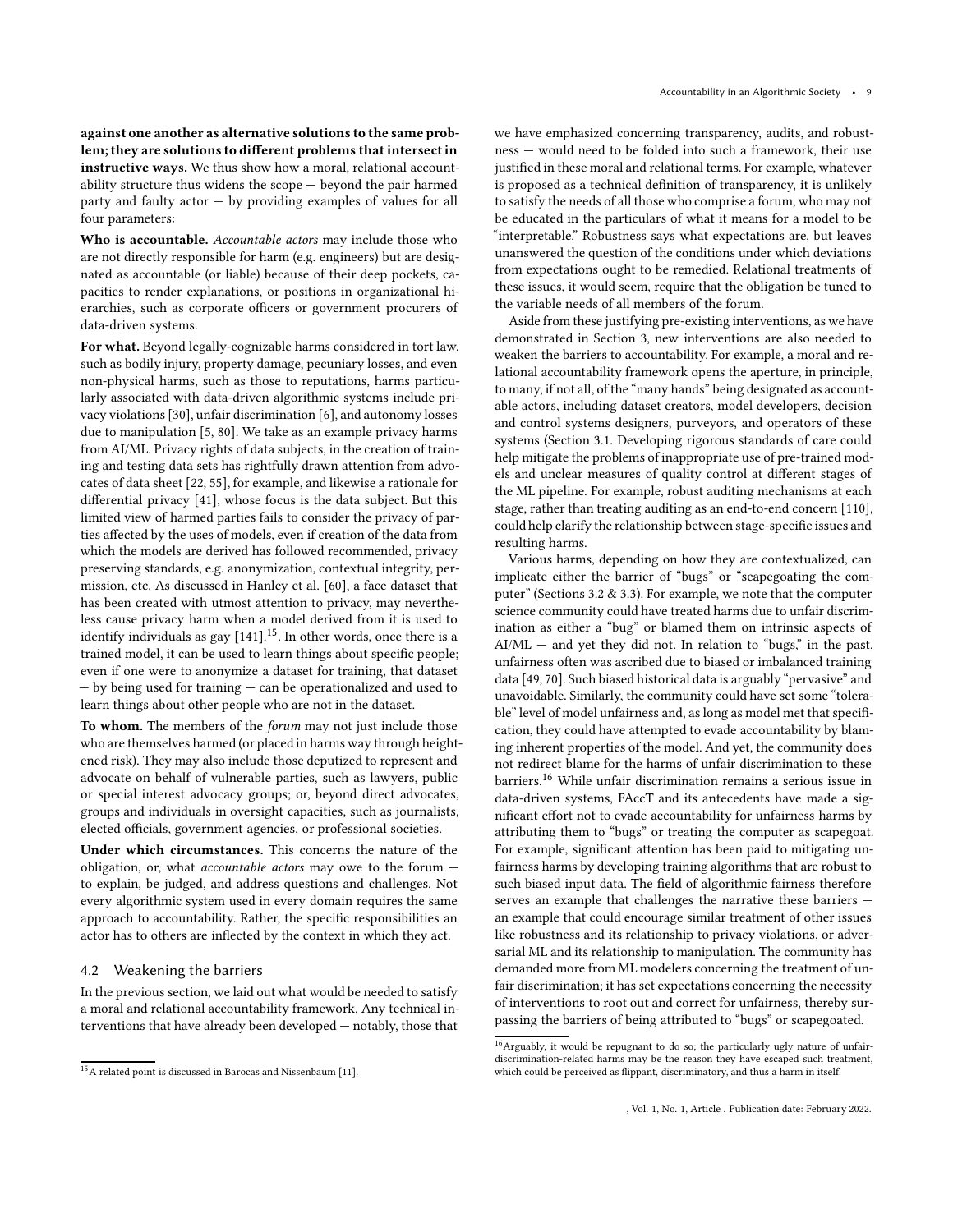Lastly, being liable is related but not identical to being accountable (Section [3.4.](#page-7-1) The latter is applied to blameworthy parties who step forward to answer, the former to parties who step forward to compensate victims of harm. Often liability is assigned to those who are found to be blameworthy. If lines of accountability are blurred, for example, as a consequence of the barriers we have discussed, harms due to AI/ML and other data-driven algorithmic systems will be viewed as unfortunate accidents; the cost of "bad luck" will settle on victims. Instead, legal systems have developed approaches, such as strict liability, to compensate victims harmed in certain types of incidents even without a showing of faulty behavior. Strict liability assigned to actors who are best positioned to prevent harm is sound policy as it is likely to motivate these actors to take extraordinary care with their products. If, indeed, barriers such as many hands make the attribution of blame impossible, strict liability for a range of algorithm driven harms, such as privacy breaches, unfair discrimination, manipulative practices, as well as traditional injuries would, at least, shift the "bad luck" from victims to those best positioned to take extraordinary steps to mitigate and prevent such harms.

FAccT has a key role in developing these and other tools to help erode the barriers to accountability. However, the use of these tools needs to be justified. Just as mature political governance requires durable institutions and formal attributions of rights and duties, we have similar needs for the governance of producers, purveyors, and operators of data-driven algorithmic systems. That is, as we have contended throughout this paper, accountability is moral and relational. It depends on social, legal, and political structures that provide legitimacy for the checks actors and forums place on each others behavior; it depends on the way those checks are internalized as professional, personal, legal, and ethical duties that motivate actors' personal responsibility. FAccT, given its proclaimed valuing of accountability and the array of expertise it brings together, is uniquely positioned to help develop a relational and moral accountability framework — the structures that provide legitimacy, as well as the professional codes and standards of care, disciplinary norms, and personal mores that tie it all together. The future work of creating these structures, as we noted earlier, is no small undertaking; it lies in the sociopolitical contestations, the "slow boring of hard boards" [\[143](#page-12-27), p. 225], by the many constituencies implicated in any particular computational system.

### 5 CONCLUSION

In this paper we revisited Nissenbaum [\[102](#page-11-1)]'s "four barriers" to accountability, with attention to the contemporary moment in which data-driven algorithmic systems have become ubiquitious in consequential decision-making contexts. We draw on conceptual framing from Nissenbaum [\[102\]](#page-11-1)'s use of the concept of blameworthi-ness<sup>[17](#page-9-9)</sup> and how it can be aligned with, rather than cast in opposition to, Mark Bovens' work on accountability as a relational property of social structures [\[20,](#page-10-28) [21\]](#page-10-29). We demonstrate how data-driven algorithmic systems heighten the barriers to accountability with regard to determining the conditions of blame, and look ahead to how one might endeavor to weaken the barriers. In particular, drawing on

both Nissenbaum and Bovens, we put forward the conditions necessary to satisfy a moral and relational accountability framework, discuss how the development of such a framework would weaken the barriers, and argue that the FAccT community is uniquely positioned to construct such a framework and to develop lines of inquiry to erode the barriers to accountability. Given our tender historical moment, addressing why these or those parties belong in the forum or in the set of accountable actors, why those obligations are justified, and, of course, evaluating the numerous permutations the relational nature of the approach demands is the provenance of future work. No easy formulations or operationalizations make sense until we have developed a rigorous approach to justification. In our view, this calls for expertise in relevant technologies, moral philosophy, the prevailing political economy of data and computing industries, organizational sociology, prevailing political and regulatory contexts, domain area expertise, and more — areas that FAccT has successfully brought together under its sponsorship. It is not that all these are needed all the time; but any of them may be called in to develop linkages between proposed values and social welfare.

## ACKNOWLEDGMENTS

The authors would like to thank the Digital Life Initiative at Cornell Tech for its generous support. A. Feder Cooper is additionally supported by the Artificial Intelligence Policy and Practice initiative at Cornell University and the John D. and Catherine T. MacArthur Foundation. Benjamin Laufer is additionally supported by NSF Grant CNS-1704527. Helen Nissenbaum is additionally supported by NSF Grants CNS-1704527 and CNS-1801307, and ICSI Grant H98230-18- D-006.

#### REFERENCES

- <span id="page-9-6"></span>[1] Martín Abadi, Ashish Agarwal, Paul Barham, Eugene Brevdo, Zhifeng Chen, Craig Citro, Greg S. Corrado, Andy Davis, Jeffrey Dean, Matthieu Devin, Sanjay Ghemawat, Ian Goodfellow, Andrew Harp, Geoffrey Irving, Michael Isard, Yangqing Jia, Rafal Jozefowicz, Lukasz Kaiser, Manjunath Kudlur, Josh Levenberg, Dandelion Mané, Rajat Monga, Sherry Moore, Derek Murray, Chris Olah, Mike Schuster, Jonathon Shlens, Benoit Steiner, Ilya Sutskever, Kunal Talwar, Paul Tucker, Vincent Vanhoucke, Vijay Vasudevan, Fernanda Viégas, Oriol Vinyals, Pete Warden, Martin Wattenberg, Martin Wicke, Yuan Yu, and Xiaoqiang Zheng. 2015. TensorFlow: Large-Scale Machine Learning on Heterogeneous Systems.<https://www.tensorflow.org/> Software available from tensorflow.org.
- <span id="page-9-7"></span>[2] Rediet Abebe, Solon Barocas, Jon Kleinberg, Karen Levy, Manish Raghavan, and David G Robinson. 2020. Roles for computing in social change. In Proceedings of the 2020 Conference on Fairness, Accountability, and Transparency. ACM, New York, NY, USA, 252–260.
- <span id="page-9-3"></span>[3] Kenneth S. Abraham and Robert L. Rabin. 2019. Automated Vehicles and Manufacturer Responsibility for Accidents: A New Legal Regime for a New Era. Virginia Law Review 105 (2019), 127–171. Issue 127.
- <span id="page-9-5"></span>[4] Philip Adler, Casey Falk, Sorelle A. Friedler, Tionney Nix, Gabriel Rybeck, Carlos Scheidegger, Brandon Smith, and Suresh Venkatasubramanian. 2018. Auditing black-box models for indirect influence. Knowledge and Information Systems 54 (2018), 95–122.
- <span id="page-9-2"></span>[5] Shruti Agarwal, Hany Farid, Yuming Gu, Mingming He, Koki Nagano, and Hao Li. 2019. Protecting World Leaders Against Deep Fakes. In Proceedings of the IEEE Conference on Computer Vision and Pattern Recognition (CVPR) Workshops. IEEE, Long Beach, CA, 8.
- <span id="page-9-0"></span>[6] Ifeoma Ajunwa. 2021. An Auditing Imperative for Automated Hiring. Harv. J.L. & Tech. 34 (2021), 81 pages. Issue 1.
- <span id="page-9-4"></span>[7] American Association for Justice. 2017. Driven to Safety: Robot Cars and the Future of Liability. , 50 pages.
- <span id="page-9-1"></span>[8] Julia Angwin, Jeff Larson, Surya Mattu, and Lauren Kirchner. 2016. Machine bias. ProPublica 23, 2016 (May 2016), 139–159.
- <span id="page-9-8"></span>[9] Jack M. Balkin. 2015. The Path of Robotics Law. California Law Review Circuit 6 (2015), 45–60.

<span id="page-9-9"></span> $17$  Nissenbaum [\[102\]](#page-11-1), in turn, drew on the work of Joel Feinberg [\[46,](#page-10-23) [47](#page-10-24)].

<sup>,</sup> Vol. 1, No. 1, Article . Publication date: February 2022.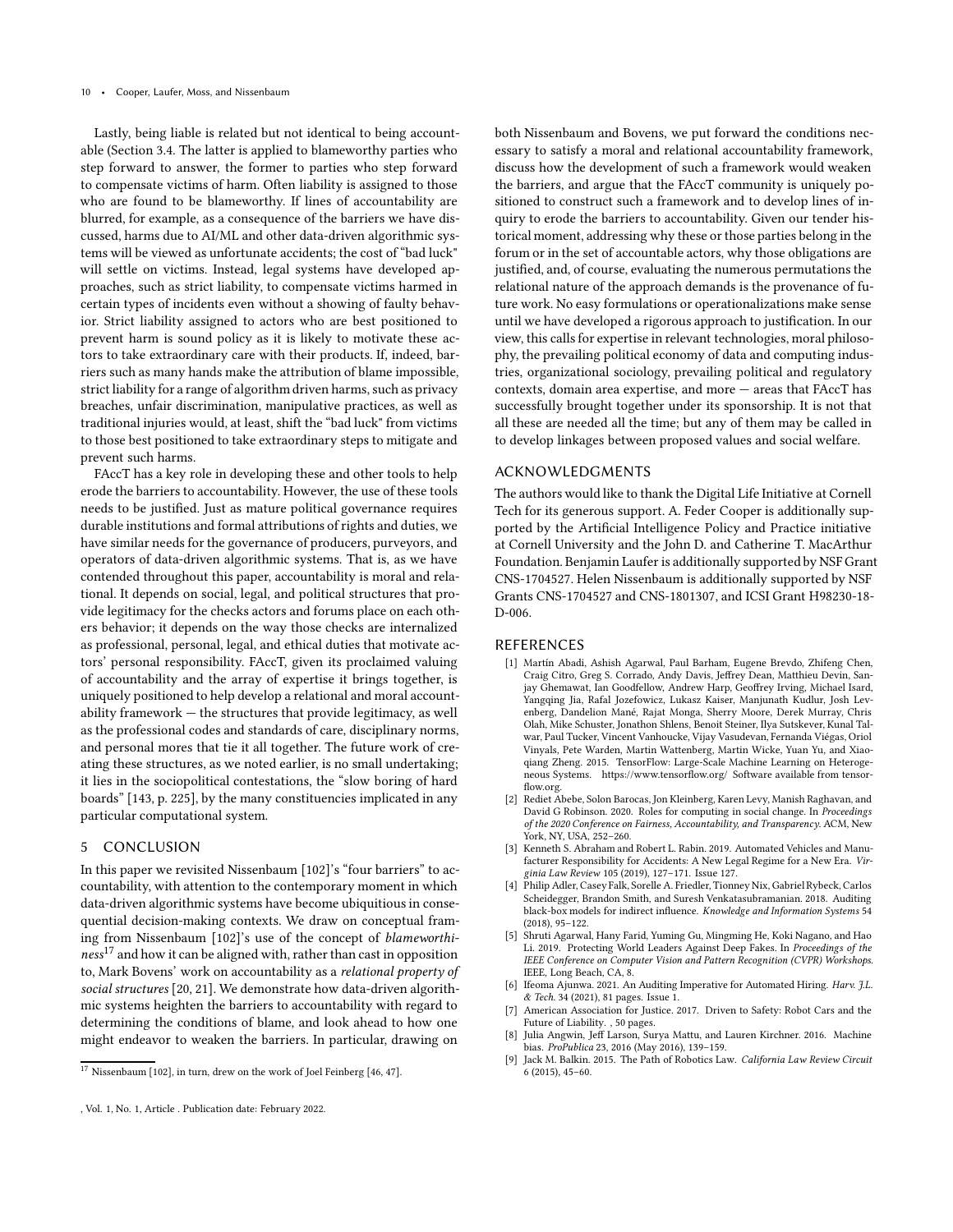- <span id="page-10-35"></span>[10] Chelsea Barabas, Colin Doyle, JB Rubinovitz, and Karthik Dinakar. 2020. Studying up: reorienting the study of algorithmic fairness around issues of power. In Proceedings of the 2020 Conference on Fairness, Accountability, and Transparency. ACM, New York, NY, USA, 167–176.
- <span id="page-10-49"></span>[11] Solon Barocas and Helen Nissenbaum. 2014. Big Data's End Run around Anonymity and Consent. In Privacy, Big Data, and the Public Good: Frameworks for Engagement, Julia Lane, Victoria Stodden, Stefan Bender, and Helen Nissenbaum (Eds.). Cambridge University Press, Cambridge, UK, 44–75.
- <span id="page-10-1"></span>[12] David Barstow. 1988. Artificial Intelligence and Software Engineering. In Exploring Artificial Intelligence. Elsevier, 641–670.
- <span id="page-10-5"></span>[13] Elena Beretta, Antonio Vetrò, Bruno Lepri, and Juan Carlos De Martin. 2021. Detecting discriminatory risk through data annotation based on Bayesian inferences. In Proceedings of the 2021 ACM Conference on Fairness, Accountability, and Transparency. ACM, New York, NY, USA, 794–804.
- <span id="page-10-15"></span>[14] Umang Bhatt, Javier Antorán, Yunfeng Zhang, Q. Vera Liao, Prasanna Sattigeri, Riccardo Fogliato, Gabrielle Melançon, Ranganath Krishnan, Jason Stanley, Omesh Tickoo, Lama Nachman, Rumi Chunara, Madhulika Srikumar, Adrian Weller, and Alice Xiang. 2021. Uncertainty as a Form of Transparency: Measuring, Communicating, and Using Uncertainty. In Proceedings of the 2021 AAAI/ACM Conference on AI, Ethics, and Society. Association for Computing Machinery, New York, NY, USA, 401–413.
- <span id="page-10-40"></span>[15] Abeba Birhane and Jelle van Dijk. 2020. Robot rights? Let's talk about human welfare instead. In Proceedings of the AAAI/ACM Conference on AI, Ethics, and Society. Association for Computing Machinery, New York, NY, USA, 207–213.
- <span id="page-10-44"></span>[16] Harvard Law Review Editorial Board. 2021. Google LLC v. Oracle America, Inc. <https://harvardlawreview.org/2021/11/google-llc-v-oracle-america-inc/>
- <span id="page-10-34"></span>[17] Alexei Botchkarev. 2019. A New Typology Design of Performance Metrics to Measure Errors in Machine Learning Regression Algorithms. Interdisciplinary Journal of Information, Knowledge, and Management 14 (2019), 045–076. F. Boudette. 2021. Tesla Says
- <span id="page-10-46"></span>Makes Its Cars Safer. Crash Victims Say It Kills. <https://www.nytimes.com/2021/07/05/business/tesla-autopilot-lawsuits-safety.html>
- <span id="page-10-19"></span>[19] Xavier Bouthillier, César Laurent, and Pascal Vincent. 2019. Unreproducible Research is Reproducible. In Proceedings of the 36th International Conference on Machine Learning (Proceedings of Machine Learning Research, Vol. 97), Kamalika Chaudhuri and Ruslan Salakhutdinov (Eds.). PMLR, 725–734.
- <span id="page-10-28"></span>[20] Mark Bovens. 2007. Analysing and assessing accountability: A conceptual framework. European LawJjournal 13, 4 (2007), 447-468.
- <span id="page-10-29"></span>[21] Mark Bovens, Thomas Schillemans, and Robert E Goodin. 2014. Public Accountability. The Oxford Handbook of Public Accountability 1, 1 (2014), 1–22.
- <span id="page-10-6"></span>[22] Karen L Boyd. 2021. Datasheets for Datasets help ML Engineers Notice and Understand Ethical Issues in Training Data. Proceedings of the ACM on Human-Computer Interaction 5, CSCW2 (2021), 1–27.
- <span id="page-10-39"></span>[23] Myles Brand. 1984. Intending and Acting: Toward a Naturalized Action Theory. MIT Press, Cambridge, MA, USA.
- <span id="page-10-41"></span>[24] Joanna J Bryson, Mihailis E Diamantis, and Thomas D Grant. 2017. Of, for, and by the people: the legal lacuna of synthetic persons. Artificial Intelligence and Law 25, 3 (2017), 273–291.
- <span id="page-10-42"></span>[25] Ryan Calo. 2015. Robotics and the Lessons of Cyberlaw. California Law Review 103, 3 (2015), 513–563.
- <span id="page-10-13"></span>[26] Ryan Calo. 2021. Modeling Through. Duke Law Journal 72 (2021), 28 pages. <https://ssrn.com/abstract=3939211> SSRN Preprint.
- <span id="page-10-2"></span>[27] Michael Carbin. 2019. Overparameterization: A connection between software 1.0 and software 2.0. In 3rd Summit on Advances in Programming Languages (SNAPL 2019). Schloss Dagstuhl-Leibniz-Zentrum fuer Informatik, 13 pages.
- <span id="page-10-22"></span>[28] Jonathan Chang, Sean Gerrish, Chong Wang, Jordan Boyd-Graber, and David Blei. 2009. Reading Tea Leaves: How Humans Interpret Topic Models. In Advances in Neural Information Processing Systems, Y. Bengio, D. Schuurmans, J. Lafferty, C. Williams, and A. Culotta (Eds.), Vol. 22. Curran Associates, Inc., Red Hook, NY, USA.
- <span id="page-10-14"></span>[29] Danielle K. Citron and Ryan Calo. 2020. The Automated Administrative State: A Crisis of Legitimacy. [https://scholarship.law.bu.edu/faculty\\_scholarship/838](https://scholarship.law.bu.edu/faculty_scholarship/838) Working Paper.
- <span id="page-10-3"></span>[30] Danielle Keats Citron and Daniel J. Solove. 2022. Privacy Harms. Boston University Law Review 102 (2022), 62 pages.
- <span id="page-10-12"></span>[31] Ignacio Cofone and Katherine J. Strandburg. 2019. Strategic Games and Algorithmic Secrecy. McGill Law Journal 623 (2019), 41 pages.
- <span id="page-10-30"></span>[32] A. Feder Cooper and Ellen Abrams. 2021. Emergent Unfairness in Algorithmic Fairness-Accuracy Trade-Off Research. In Proceedings of the 2021 AAAI/ACM Conference on AI, Ethics, and Society. Association for Computing Machinery, New York, NY, USA, 46–54.
- <span id="page-10-36"></span>[33] A. Feder Cooper, Karen Levy, and Christopher De Sa. 2021. Accuracy-Efficiency Trade-Offs and Accountability in Distributed ML Systems. In Equity and Access in Algorithms, Mechanisms, and Optimization. Association for Computing Ma-
- <span id="page-10-20"></span>chinery, New York, NY, USA, Article 4, 11 pages. [34] A. Feder Cooper, Yucheng Lu, Jessica Zosa Forde, and Christopher De Sa. 2021. Hyperparameter Optimization Is Deceiving Us, and How to Stop It. In Advances

in Neural Information Processing Systems, Vol. 34. Curran Associates, Inc., Red Hook, NY, USA, 43 pages.

- <span id="page-10-9"></span>[35] Kate Crawford and Jason Schultz. 2014. Big Data and Due Process: Toward a Framework to Redress Predictive Privacy Harms. B.C. Law Review 55 (2014), 93–128. Issue 93.
- <span id="page-10-37"></span>[36] Donald Davidson. 1963. Actions, Reasons, and Causes. The Journal of Philosophy 60, 23 (1963), 685–700.
- <span id="page-10-43"></span>[37] Christopher M De Sa. 2020. Random Reshuffling is Not Always Better. In Advances in Neural Information Processing Systems, H. Larochelle, M. Ranzato, R. Hadsell, M. F. Balcan, and H. Lin (Eds.), Vol. 33. Curran Associates, Inc., Red Hook, NY, USA, 5957–5967.
- <span id="page-10-31"></span>[38] Jacob Devlin, Ming-Wei Chang, Kenton Lee, and Kristina Toutanova. 2019. BERT: Pre-training of Deep Bidirectional Transformers for Language Understanding. In Proceedings of the 2019 Conference of the North American Chapter of the Association for Computational Linguistics: Human Language Technologies, Volume 1 (Long and Short Papers). Association for Computational Linguistics, Minneapolis, Minnesota, 4171–4186.
- <span id="page-10-7"></span>[39] Nicholas Diakopoulos. 2020. Accountability, Transparency, and Algorithms. The Oxford Handbook of Ethics of AI 17, 4 (2020), 197.
- <span id="page-10-16"></span>[40] Finale Doshi-Velez and Been Kim. 2018. Considerations for Evaluation and Generalization in Interpretable Machine Learning. In Explainable and Interpretable Models in Computer Vision and Machine Learning, Hugo Jair Escalante, Sergio Escalera, Isabelle Guyon, Xavier Baró, Yağmur Güçlütürk, Umut Güçlü, and Marcel van Gerven (Eds.). Springer International Publishing, 3–17.
- <span id="page-10-47"></span>[41] Cynthia Dwork. 2006. Differential Privacy. In Automata, Languages and Programming, Michele Bugliesi, Bart Preneel, Vladimiro Sassone, and Ingo Wegener (Eds.). Springer, Berlin, Heidelberg, 1–12.
- <span id="page-10-8"></span>[42] Madeleine Clare Elish. 2019. Moral Crumple Zones: Cautionary Tales in Human-Robot Interaction. Engaging Science, Technology, and Society (2019), 29 pages.
- <span id="page-10-0"></span>[43] European Parliament Committee on Legal Affairs. 2017. Report with Recommendations to the Commission on Civil Law Rules on Robotics.
- <span id="page-10-11"></span>[44] Federal Trade Commission. 2014. A Call For Transparency and Accountability: A Report of the Federal Trade Commission. , 110 pages.
- <span id="page-10-27"></span>[45] Joel Feinberg. 1968. Collective Responsibility, In Sixty-Fifth Annual Meeting of the American Philosophical Association Eastern Division. The Journal of Philosophy 65, 21, 674–688.
- <span id="page-10-23"></span>[46] Joel Feinberg. 1970. Doing & Deserving: Essays in the Theory of Responsibility. Princeton University Press, Princeton, NJ, USA.
- <span id="page-10-24"></span>[47] Joel Feinberg. 1985. Sua Culpa. In Ethical Issues in the Use of Computers. Princeton University Press, Princeton, NJ, USA, 102–120.
- <span id="page-10-33"></span>[48] Michael Feldman, Sorelle A. Friedler, John Moeller, Carlos Scheidegger, and Suresh Venkatasubramanian. 2015. Certifying and Removing Disparate Impact. In Proceedings of the 21th ACM SIGKDD International Conference on Knowledge Discovery and Data Mining (Sydney, NSW, Australia) (KDD '15). Association for Computing Machinery, New York, NY, USA, 259–268.
- <span id="page-10-50"></span>[49] Benjamin Fish, Jeremy Kun, and Ádám Dániel Lelkes. 2016. A Confidence-Based Approach for Balancing Fairness and Accuracy. Preprint.
- <span id="page-10-18"></span>[50] Jessica Zosa Forde, A. Feder Cooper, Kweku Kwegyir-Aggrey, Chris De Sa, and Michael L. Littman. 2021. Model Selection's Disparate Impact in Real-World Deep Learning Applications.<https://arxiv.org/abs/2104.00606>
- <span id="page-10-26"></span>[51] Harry G Frankfurt. 2019. Alternate Possibilities and Moral Responsibility/Alternative Möglichkeiten und moralische Verantwortung (Englisch/Deutsch.) Reclam Great Papers Philosophie. Reclam Verlag, Ditzingen, Germany.
- <span id="page-10-17"></span>[52] Alex A. Freitas. 2014. Comprehensible Classification Models: A Position Paper. SIGKDD Explor. Newsl. 15, 1 (March 2014), 1–10.
- <span id="page-10-32"></span>[53] Batya Friedman and Helen Nissenbaum. 1996. Bias in Computer Systems. ACM Trans. Inf. Syst. 14, 3 (July 1996), 330–347.
- <span id="page-10-45"></span>[54] Jeanne C Fromer. 2019. Machines as the new Oompa-Loompas: trade secrecy, the cloud, machine learning, and automation. NYU L. Rev. 94 (2019), 706.
- <span id="page-10-4"></span>[55] Timnit Gebru, Jamie Morgenstern, Briana Vecchione, Jennifer Wortman Vaughan, Hanna Wallach, Hal Daumé Iii, and Kate Crawford. 2021. Datasheets for datasets. Commun. ACM 64, 12 (2021), 86–92.
- <span id="page-10-38"></span>[56] Alvin I Goldman. 2015. Theory of Human Action. Princeton University Press, Princeton, NJ, USA.
- <span id="page-10-21"></span>[57] Ian J. Goodfellow, Jonathon Shlens, and Christian Szegedy. 2015. Explaining and Harnessing Adversarial Examples. In ICLR (Poster). 11 pages.
- <span id="page-10-25"></span>[58] Joseph Y. Halpern and Judea Pearl. 2005. Causes and Explanations: A Structural-Model Approach. Part I: Causes. British Journal for the Philosophy of Science 56, 4 (2005), 843–887.
- <span id="page-10-10"></span>[59] Ronan Hamon, Henrik Junklewitz, Gianclaudio Malgieri, Paul De Hert, Laurent Beslay, and Ignacio Sanchez. 2021. Impossible Explanations? Beyond explainable AI in the GDPR from a COVID-19 use case scenario. In Proceedings of the 2021 ACM Conference on Fairness, Accountability, and Transparency. ACM, New York, NY, USA, 549–559.
- <span id="page-10-48"></span>[60] Margot J. Hanley, Apoorv Khandelwal, Hadar Averbuch-Elor, Noah Snavely, and Helen Nissenbaum. 2020. An Ethical Highlighter for People-Centric Dataset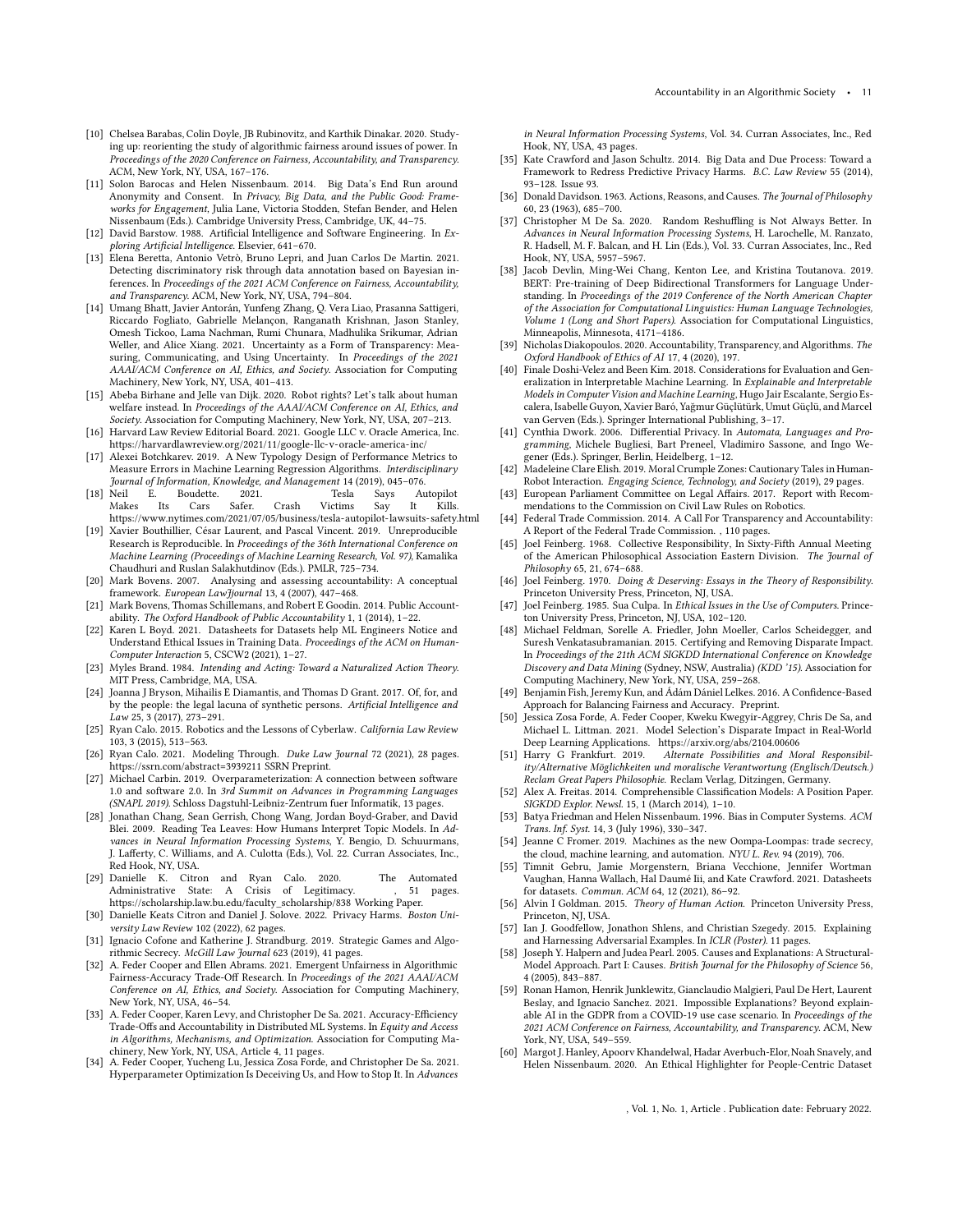Creation. ArXiv Preprint.

- <span id="page-11-39"></span>[61] Moritz Hardt, Eric Price, Eric Price, and Nati Srebro. 2016. Equality of Opportunity in Supervised Learning. In Advances in Neural Information Processing Systems, D. Lee, M. Sugiyama, U. Luxburg, I. Guyon, and R. Garnett (Eds.), Vol. 29. Curran Associates, Inc., Red Hook, NY, USA.
- <span id="page-11-40"></span>[62] Trevor Hastie, Robert Tibshirani, and Jerome Friedman. 2009. The Elements of Statistical Learning: Data Mining, Inference and Prediction (2 ed.). Springer, USA.
- <span id="page-11-17"></span>[63] Deborah Hellman. 2021. Big Data and Compounding Injustice. , 18 pages. Forthcoming, SSRN preprint.
- <span id="page-11-41"></span>[64] Kenneth Einar Himma. 2009. Artificial agency, consciousness, and the criteria for moral agency: What properties must an artificial agent have to be a moral agent? Ethics and Information Technology 11, 1 (2009), 19–29.
- <span id="page-11-28"></span>[65] Wei Hu, Zhiyuan Li, and Dingli Yu. 2020. Understanding Generalization of Deep Neural Networks Trained with Noisy Labels. In ICLR. 13 pages.
- <span id="page-11-12"></span>[66] Ben Hutchinson, Andrew Smart, Alex Hanna, Emily Denton, Christina Greer, Oddur Kjartansson, Parker Barnes, and Margaret Mitchell. 2021. Towards accountability for machine learning datasets: Practices from software engineering and infrastructure. In Proceedings of the 2021 ACM Conference on Fairness, Accountability, and Transparency. ACM, New York, NY, USA, 560–575.
- <span id="page-11-2"></span>[67] Matthias Jarke. 1998. Requirements Tracing. Commun. ACM 41, 12 (Dec. 1998), 32–36.
- <span id="page-11-3"></span>[68] Muhammad Atif Javed and Uwe Zdun. 2014. A systematic literature review of traceability approaches between software architecture and source code. In Proceedings of the 18th International Conference on Evaluation and Assessment in Software Engineering - EASE '14. ACM Press, London, England, United Kingdom,  $1 - 10$ .
- <span id="page-11-26"></span>[69] Severin Kacianka and Alexander Pretschner. 2021. Designing Accountable Systems. In Proceedings of the 2021 ACM Conference on Fairness, Accountability, and Transparency (Virtual Event, Canada) (FAccT '21). Association for Computing Machinery, New York, NY, USA, 424–437.
- <span id="page-11-45"></span>[70] Nathan Kallus and Angela Zhou. 2018. Residual Unfairness in Fair Machine Learning from Prejudiced Data. arXiv[:1806.02887](https://arxiv.org/abs/1806.02887)
- <span id="page-11-19"></span>[71] Margot E. Kaminski. 2019. Binary Governance: Lessons from the GDPR's Approach to Algorithmic Accountability. S. Cal. L. Rev. 92 (2019), 89 pages. Issue 1529.
- <span id="page-11-20"></span>[72] Sunny Seon Kang. 2020. Algorithmic accountability in public administration: The GDPR paradox. In Proceedings of the 2020 Conference on Fairness, Accountability, and Transparency. ACM, New York, NY, USA, 32–32.
- <span id="page-11-24"></span>[73] Been Kim and Finale Doshi-Velez. 2021. Machine Learning Techniques for Accountability. AI Magazine 42, 1 (April 2021), 47–52.
- <span id="page-11-8"></span>[74] Alexandra Kleeman. 2016. Cooking with Chef Watson, I.B.M.'s Artificial-Intelligence App. The New Yorker (20 Nov. 2016).
- <span id="page-11-7"></span>[75] Jon Kleinberg, Himabindu Lakkaraju, Jure Leskovec, Jens Ludwig, and Sendhil Mullainathan. 2018. Human Decisions and Machine Predictions. The Quarterly Journal of Economics 133, 1 (2018), 237–293.
- <span id="page-11-30"></span>[76] Pang Wei Koh, Shiori Sagawa, Henrik Marklund, Sang Michael Xie, Marvin Zhang, Akshay Balsubramani, Weihua Hu, Michihiro Yasunaga, Richard Lanas Phillips, Irena Gao, Tony Lee, Etienne David, Ian Stavness, Wei Guo, Berton Earnshaw, Imran Haque, Sara M Beery, Jure Leskovec, Anshul Kundaje, Emma Pierson, Sergey Levine, Chelsea Finn, and Percy Liang. 2021. WILDS: A Benchmark of in-the-Wild Distribution Shifts. In Proceedings of the 38th International Conference on Machine Learning (Proceedings of Machine Learning Research, Vol. 139), Marina Meila and Tong Zhang (Eds.). PMLR, 5637–5664.
- <span id="page-11-10"></span>[77] Nitin Kohli, Renata Barreto, and Joshua A Kroll. 2018. Translation tutorial: A shared lexicon for research and practice in human-centered software systems. In 1st Conference on Fairness, Accountability, and Transparency, Vol. 7. ACM, New York, NY, USA, 7. Tutorial.
- <span id="page-11-35"></span>[78] Simon Kornblith, Jonathon Shlens, and Quoc V. Le. 2019. Do Better ImageNet Models Transfer Better?. In Proceedings of the IEEE/CVF Conference on Computer Vision and Pattern Recognition (CVPR). IEEE, 24 pages.
- <span id="page-11-43"></span>[79] Jeff Kosseff. 2022. A User's Guide to Section 230, and a Legislator's Guide to Amending It (or Not). Berkeley Technology Law Journal 37 (2022), 40 pages. Issue 2.
- <span id="page-11-9"></span>[80] Sarah Kreps, R. Miles McCain, and Miles Brundage. 2020. All the News That's Fit to Fabricate: AI-Generated Text as a Tool of Media Misinformation. Journal of Experimental Political Science (2020), 1–14.
- <span id="page-11-25"></span>[81] Joshua A. Kroll. 2021. Outlining Traceability: A Principle for Operationalizing Accountability in Computing Systems. In Proceedings of the 2021 ACM Conference on Fairness, Accountability, and Transparency (Virtual Event, Canada) (FAccT '21). Association for Computing Machinery, New York, NY, USA, 758–771.
- <span id="page-11-5"></span>[82] Joshua A. Kroll, Joanna Huey, Solon Barocas, Edward W. Felten, Joel R. Reidenberg, David G. Robinson, and Harlan Yu. 2017. Accountable Algorithms. University of Pennsylvania Law Review 165 (2017), 633–705. Issue 633.
- <span id="page-11-22"></span>[83] Sarah Lambdan. 2019. When Westlaw Fuels ICE Surveillance: Legal Ethics in the Era of Big Data Policing. N.Y.U. Review of Law and Social Change 43 (2019), 255–293. Issue 2.

, Vol. 1, No. 1, Article . Publication date: February 2022.

- <span id="page-11-23"></span>[84] David Lehr and Paul Ohm. 2017. Playing with the Data: What Legal Scholars Should Learn About Machine Learning. U.C. Davis Law Review 51 (2017), 653– 717.
- <span id="page-11-0"></span>[85] Barry M. Leiner, Vinton G. Cerf, David D. Clark, Robert E. Kahn, Leonard Kleinrock, Daniel C. Lynch, Jon Postel, Larry G. Roberts, and Stephen Wolff. 2009. A Brief History of the Internet. SIGCOMM Comput. Commun. Rev. 39, 5 (oct 2009), 22–31.
- <span id="page-11-42"></span>[86] Mark A. Lemley and Bryan Casey. 2019. Remedies for Robots. The University of Chicago Law Review 86, 5 (2019), 1311–1396.
- <span id="page-11-44"></span>[87] Karen EC Levy. 2014. Intimate Surveillance. *Idaho L. Rev.* 51 (2014), 679.<br>[88] Karen EC Levy and David Merritt Johns. 2016. When open data is a
- <span id="page-11-21"></span>Karen EC Levy and David Merritt Johns. 2016. When open data is a Trojan Horse: The weaponization of transparency in science and governance. Big Data & Society 3, 1 (2016), 6 pages.
- <span id="page-11-36"></span>[89] Charles Lovering, Rohan Jha, Tal Linzen, and Ellie Pavlick. 2021. Predicting Inductive Biases of Pre-Trained Models. In International Conference on Learning Representations.
- <span id="page-11-38"></span>[90] Donald MacKenzie. 2001. Mechanizing Proof: Computing, Risk, and Trust. MIT Press, Cambridge, MA, USA.
- <span id="page-11-13"></span>[91] Angelina McMillan-Major, Salomey Osei, Juan Diego Rodriguez, Pawan Sasanka Ammanamanchi, Sebastian Gehrmann, and Yacine Jernite. 2021. Reusable Templates and Guides For Documenting Datasets and Models for Natural Language Processing and Generation: A Case Study of the HuggingFace and GEM Data and Model Cards. ArXiv preprint.
- <span id="page-11-27"></span>[92] Alexander Meinke and Matthias Hein. 2019. Towards neural networks that provably know when they don't know. ArXiv preprint.
- <span id="page-11-14"></span>[93] Jacob Metcalf, Emanuel Moss, Elizabeth Anne Watkins, Ranjit Singh, and Madeleine Clare Elish. 2021. Algorithmic impact assessments and accountability: The co-construction of impacts. In Proceedings of the 2021 ACM Conference on Fairness, Accountability, and Transparency. ACM, New York, NY, USA, 735– 746.
- <span id="page-11-11"></span>[94] Margaret Mitchell, Simone Wu, Andrew Zaldivar, Parker Barnes, Lucy Vasserman, Ben Hutchinson, Elena Spitzer, Inioluwa Deborah Raji, and Timnit Gebru. 2019. Model Cards for Model Reporting. In Proceedings of the Conference on Fairness, Accountability, and Transparency. ACM, New York, NY, USA, 220–229.
- <span id="page-11-33"></span>[95] Michael Moore. 2019. Causation in the Law. In The Stanford Encyclopedia of Philosophy (Winter 2019 ed.), Edward N. Zalta (Ed.). Metaphysics Research Lab, Stanford University, USA.
- <span id="page-11-15"></span>[96] Emanuel Moss, Elizabeth Anne Watkins, Ranjit Singh, Madeleine Clare Elish, and Jacob Metcalf. 2021. Assembling Accountability: Algorithmic Impact Assessment for the Public Interest. SSRN preprint.
- <span id="page-11-4"></span>[97] D.K. Mulligan and K.A. Bamberger. 2018. Saving governance-by-design. California Law Review 106 (June 2018), 697–784.
- <span id="page-11-6"></span>[98] Deirdre K. Mulligan and Kenneth A. Bamberger. 2019. Procurement As Policy: Administrative Process for Machine Learning. Berkeley Technology Law Journal 34 (4 Oct. 2019), 771–858.
- <span id="page-11-37"></span>[99] Moin Nadeem, Anna Bethke, and Siva Reddy. 2021. StereoSet: Measuring stereotypical bias in pretrained language models. In Proceedings of the 59th Annual Meeting of the Association for Computational Linguistics and the 11th International Joint Conference on Natural Language Processing (Volume 1: Long Papers). Association for Computational Linguistics, Online, 5356–5371.
- <span id="page-11-16"></span>[100] National Highway Traffic Safety Administration. 2016. Federal Automated Vehicles Policy: Accelerating the Next Revolution In Roadway Safety. Technical Report. U.S. Department of Transportation.
- <span id="page-11-29"></span>[101] Behnam Neyshabur, Srinadh Bhojanapalli, David Mcallester, and Nati Srebro. 2017. Exploring Generalization in Deep Learning. In Advances in Neural Information Processing Systems, I. Guyon, U. V. Luxburg, S. Bengio, H. Wallach, R. Fergus, S. Vishwanathan, and R. Garnett (Eds.), Vol. 30. Curran Associates, Inc., Red Hook, NY, USA.
- <span id="page-11-1"></span>[102] Helen Nissenbaum. 1996. Accountability in a computerized society. Science and engineering ethics 2, 1 (1996), 25–42.
- <span id="page-11-18"></span>[103] Ngozi Okidebe. 2022. Discredited Data. Forthcoming, Cornell Law Review, Vol. 107, shared privately with the authors.
- <span id="page-11-31"></span>[104] Yaniv Ovadia, Emily Fertig, Jie Ren, Zachary Nado, D. Sculley, Sebastian Nowozin, Joshua V. Dillon, Balaji Lakshminarayanan, and Jasper Snoek. 2019. Can You Trust Your Model's Uncertainty? Evaluating Predictive Uncertainty under Dataset Shift. In Proceedings of the 33rd International Conference on Neural Information Processing Systems. Curran Associates Inc., Red Hook, NY, USA, Article 1254, 12 pages.
- <span id="page-11-32"></span>[105] Nicolas Papernot, Patrick D. McDaniel, Somesh Jha, Matt Fredrikson, Z. Berkay Celik, and Ananthram Swami. 2016. The Limitations of Deep Learning in Adversarial Settings. In 1st IEEE European Symposium on Security & Privacy. IEEE, 16 pages.
- <span id="page-11-34"></span>[106] Samir Passi and Solon Barocas. 2019. Problem Formulation and Fairness. In Proceedings of the Conference on Fairness, Accountability, and Transparency (Atlanta, GA, USA) (FAT\* '19). Association for Computing Machinery, New York, NY, USA, 39–48.